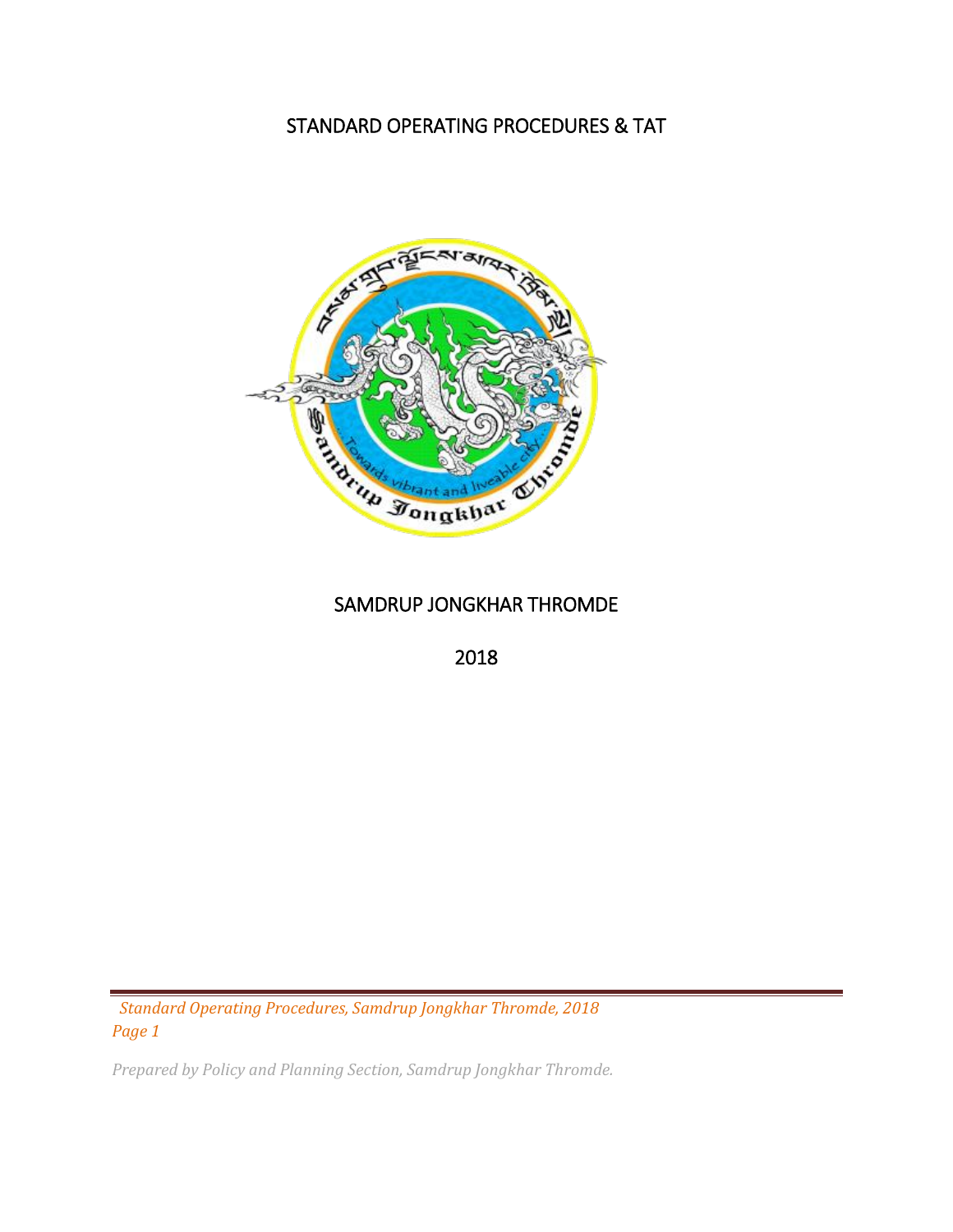## Acronyms

| <b>CRCO</b>      | Civil Registration and Census Office/section. |
|------------------|-----------------------------------------------|
| DRD              | Development Regulatory Division.              |
| <b>IDD</b>       | Infrastructure Development Division.          |
| <b>NLCS</b>      | National Land Commission Secretariat.         |
| EC               | Environment Clearance.                        |
| <b>IEE</b>       | Initial Environment Examination.              |
| <b>TLRO</b>      | Thromde Land Registrar Officer.               |
| G <sub>2</sub> C | Government to Citizen.                        |
| HQ               | Head Quarter.                                 |
| HoH              | Head of Household.                            |
| <b>SRP</b>       | Special Resident Permit                       |

 *Standard Operating Procedures, Samdrup Jongkhar Thromde, 2018 Page 2*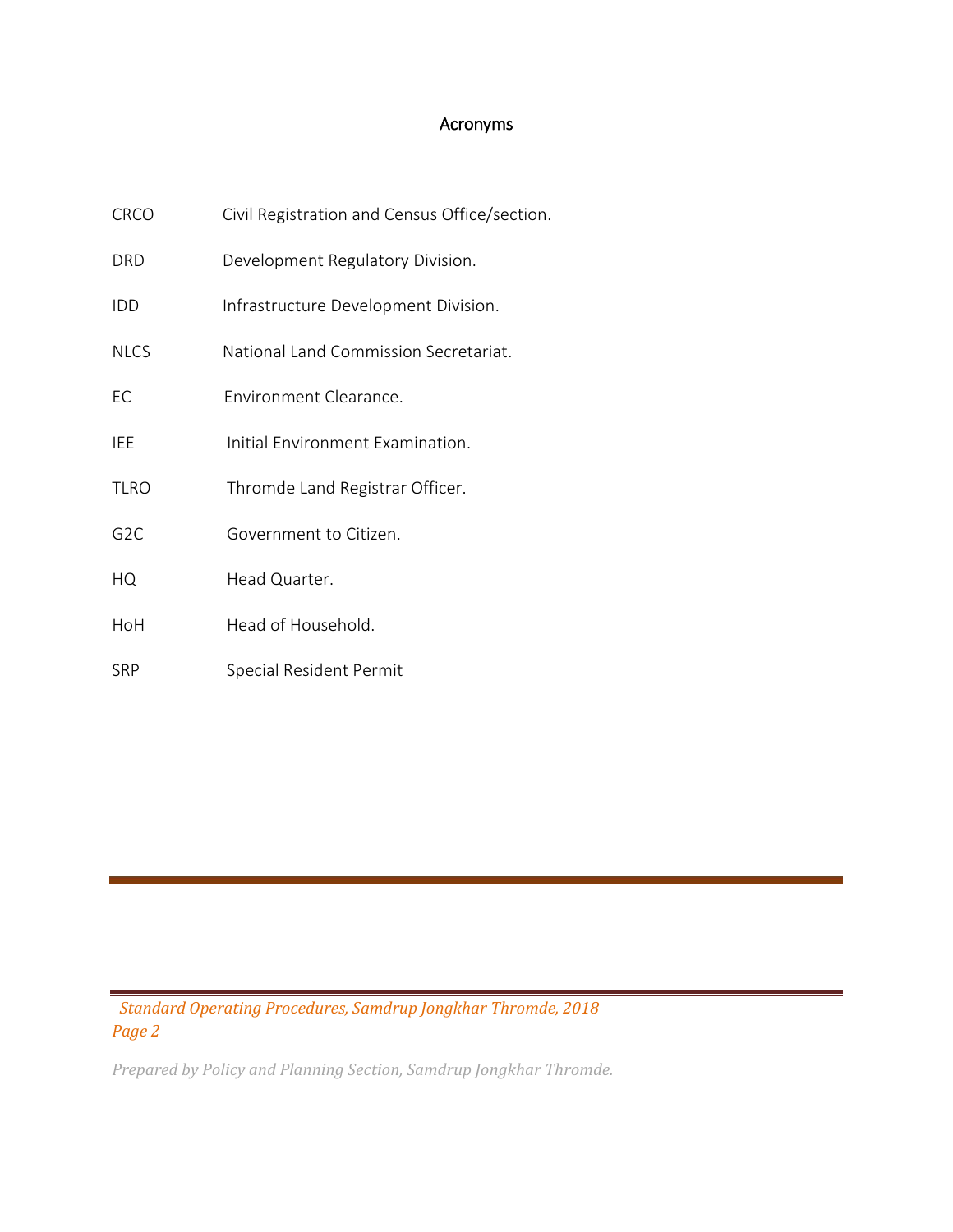#### Executive Summary

#### Samdrup Jongkhar Thromde's Vision:

A vibrant and inclusive city balancing the three realms of Environment, Economy and Society.

#### Samdrup Jongkhar Thromde's Mission:

In pursuit of developing vibrant city in line with the ideals of GNH of the country through promotion of quality infrastructures and standard services provided by highly motivated, ethical and spirited team.

With the above mentioned vision and mission of Samdrup Jongkhar Thromde, it is felt that there is a need for a proper set of service delivery standards and procedures for the agency in order to simplify performance management and to provide faster yet effective and efficient public services.

Samdrup Jongkhar Thromde has a responsibility to its citizens to ensure they are provided with an excellent service and that the level of services is well communicated and timely. Therefore, Standard Operating Procedure and Turn Around Time will help the agency in creating consistency in how the processes and task are performed as the document consists of step-bystep procedures that are easy for customers as well as employees to follow.

The agency currently offers various public services in close collaboration with different Divisions and sections. The SOPs and TAT will also help agency in evaluating employee performance besides facilitating communication and accountability but also provide customer satisfaction.

Since overall output of the organization is directly dependent on the role played by each and every employees; therefore, it is important that the employees are provided with relevant and timely capacity building opportunities.

However, TAT mentioned are exclusive of the time taken to make amendments and revisions by the clients and SOP and TAT should be reviewed on Quarterly Basis.

 *Standard Operating Procedures, Samdrup Jongkhar Thromde, 2018 Page 3*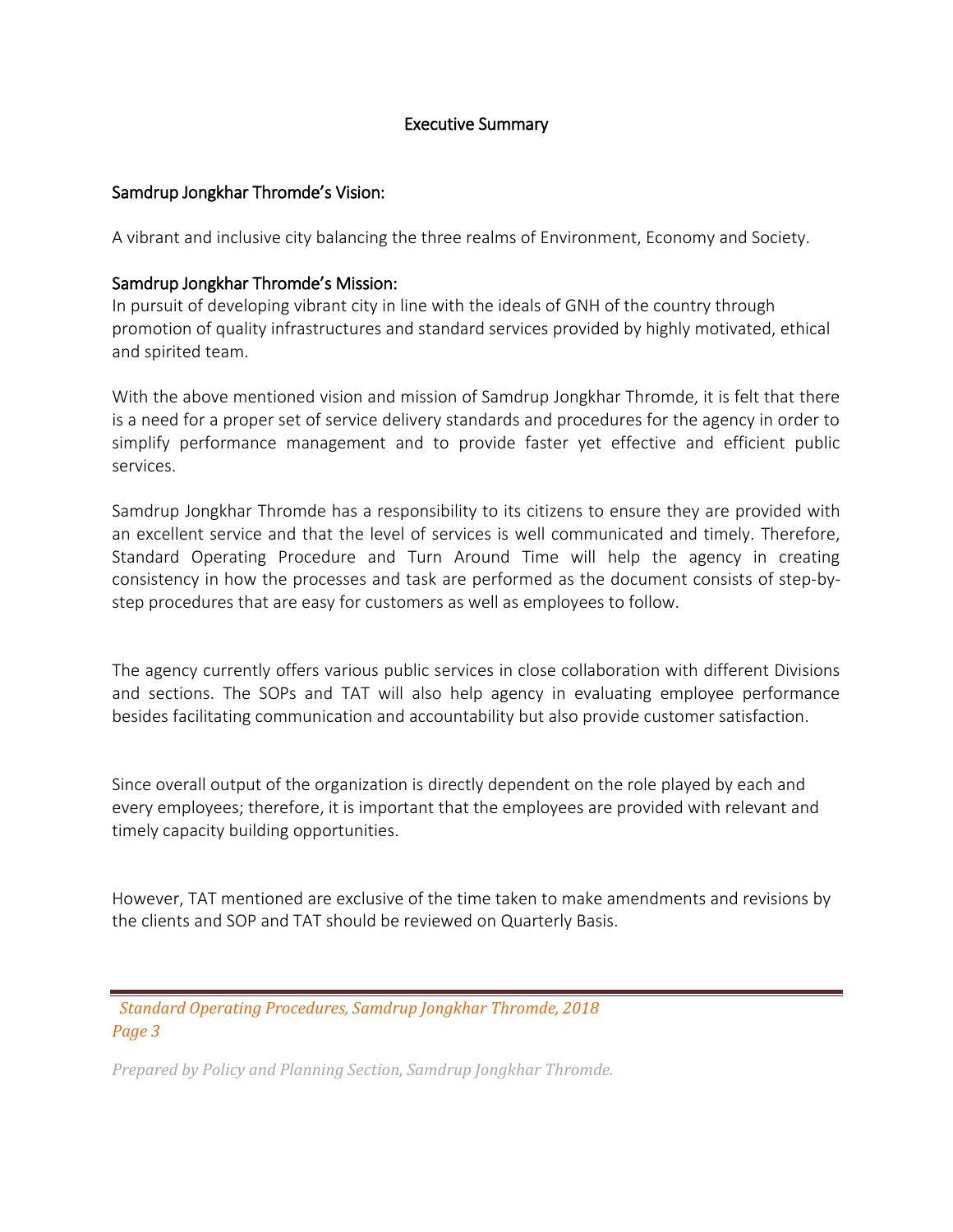#### Current Scenario of Thromde Service Delivery Standards.

Samdrup Jongkhar Thromde was established as a class 'A' Thromde in 14<sup>th</sup> March, 2011 and is still at its initial stage of development as a self-governing institution. However, Thromde in last five years have not only improved public service delivery but has also shown tremendous changes be it in infrastructure development or human resource capacity.

In order to enhance public service delivery, Samdrup Jongkhar Thromde in collaboration with the G2C office under Prime Minister's office launched eServices in June 2016 and the official handing and taking of the 10 eServices took place on December 11, 2017 between the G2C office and Samdrup Jongkhar Thromde. Since its inception, Thromde eServices have been functioning successfully and till date, no major grievances have been recorded from the customer while providing the services. However, it is not something to be complacent of, we are still working on ways to incorporate more services online by 12FYP, so that we can adapt to the needs of citizens rather than citizens running after us.

Thromde also provides other amenity betterment services such as road networks, street lights, footpaths etcetera and in providing such services, each and every employees of the agency have been working with utmost dedication and their own capability, yet we cannot undermine the fact that public are still faced with burden in terms of getting clear cut information regarding the service delivery time bounds and the procedures involved in availing those services.

Therefore, an urgent need was being felt to develop a set of standard operating procedures which would enable the Thromde to deliver the services effectively to public of Samdrup Jongkhar.

 *Standard Operating Procedures, Samdrup Jongkhar Thromde, 2018 Page 4*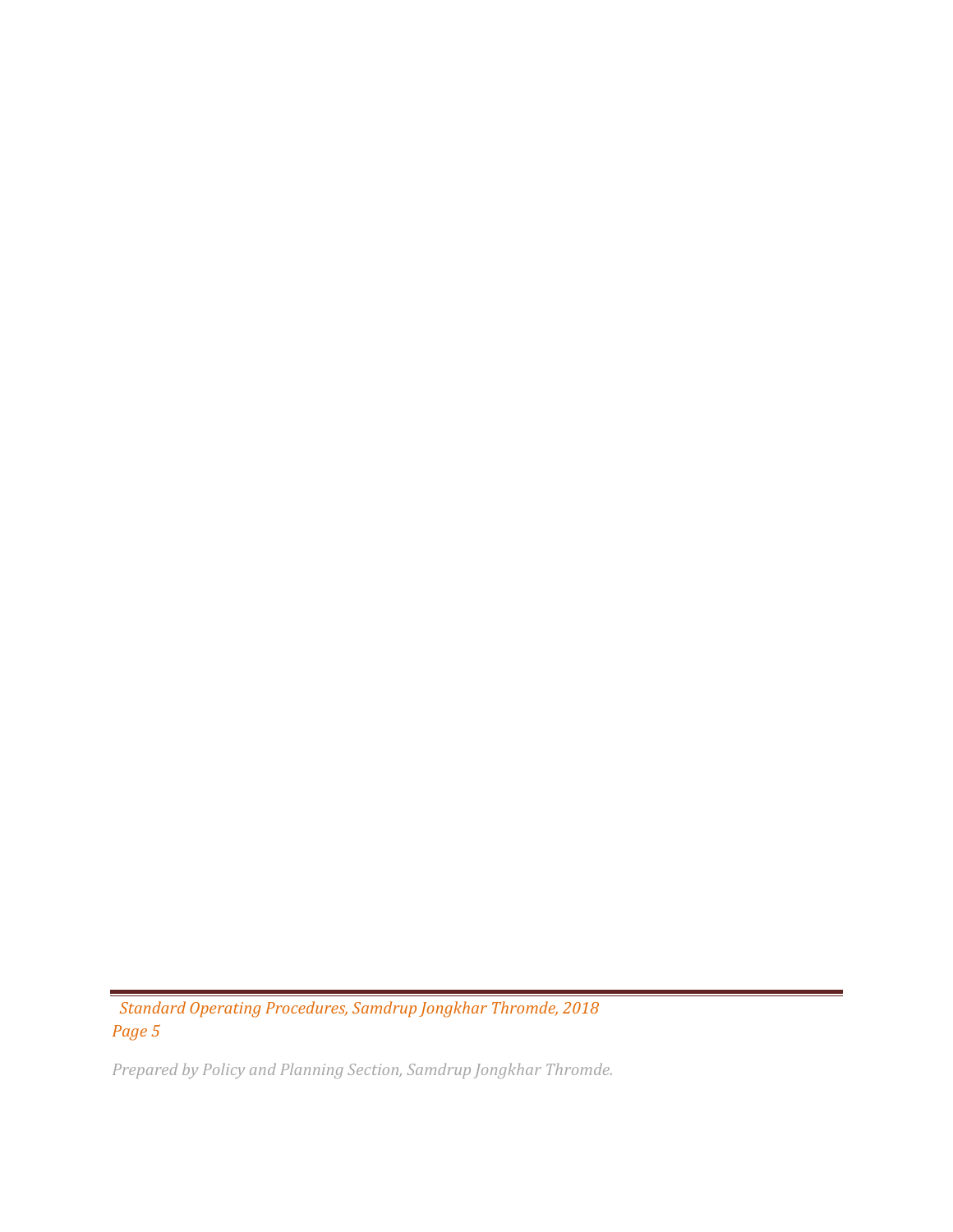# Standard Operating Procedures (SOP) & TAT

### SOP and TAT for secretariat Services

#### Civil Registration and Census Section.

| SL.NO        | Type of service           | Procedure for Delivery of services/Activities | Time frame | Division/section responsible | Remarks              |
|--------------|---------------------------|-----------------------------------------------|------------|------------------------------|----------------------|
| $\mathbf{1}$ | <b>Birth Registration</b> | 1. The applicant must submit the following    | One day    | <b>CRCO</b>                  | Depending on         |
|              |                           | documents to the census section:              |            |                              | internet reliability |
|              |                           | a. Duly completed birth registration form     |            |                              |                      |
|              |                           | (BCRS-BR-01) available in Thromde             |            |                              |                      |
|              |                           | website/Census office                         |            |                              |                      |
|              |                           | b. Copy of birth notification issued by the   |            |                              |                      |
|              |                           | concerned health official if the birth occurs |            |                              |                      |
|              |                           | inside health facility. If otherwise, Tshogpa |            |                              |                      |
|              |                           | statement shall suffice                       |            |                              |                      |
|              |                           | c. Copy of court marriage certificate of      |            |                              |                      |
|              |                           | parents. In absence of MC, Tshogpa            |            |                              |                      |
|              |                           | statement has to be submitted.                |            |                              |                      |
|              |                           | d. Copy of parents CID/SRP card               |            |                              |                      |
|              |                           | Note: The official shall issue the            |            |                              |                      |
|              |                           | acknowledgement receipt which is attached     |            |                              |                      |
|              |                           | at the bottom of the Birth Registration form. |            |                              |                      |
|              |                           | The child has to be equal to or less than one |            |                              |                      |
|              |                           | year at the time of submitting the completed  |            |                              |                      |
|              |                           | documents                                     |            |                              |                      |
|              |                           | 2. Operator shall verify, scan and apply the  |            |                              |                      |
|              |                           | documents submitted by the applicant in the   |            |                              |                      |

*Standard Operating Procedures, Samdrup Jongkhar Thromde, 2018 Page 6 Page 6 Page 6 Page 6 Page 6 Page 6 Page 6 Page 6 Page 6 Page 6 Page 6 Page 6 Page 6 Page 6 Page 6 Page 8 Page 6 Page*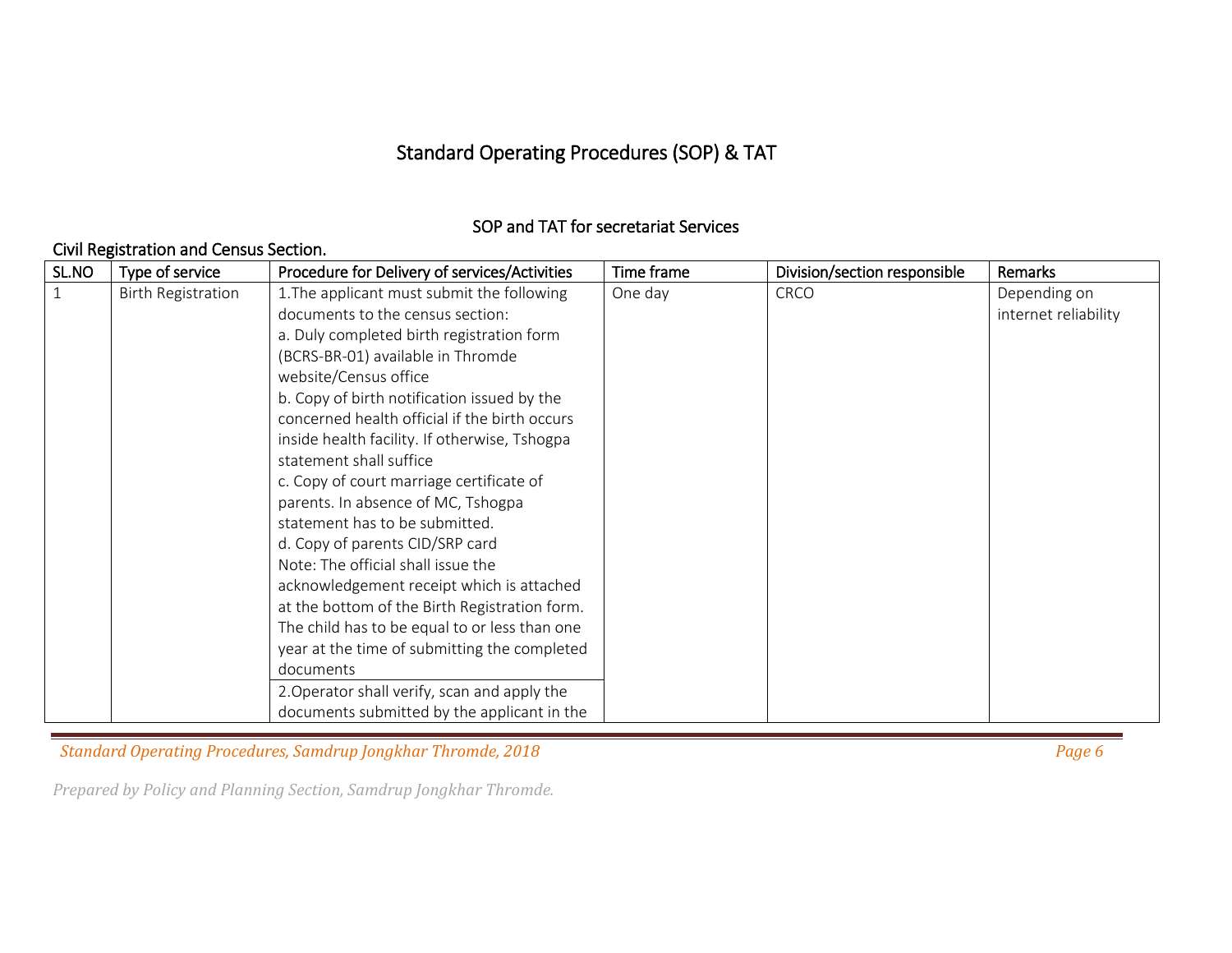| SL.NO          | Type of service    | Procedure for Delivery of services/Activities   | Time frame | Division/section responsible | Remarks              |
|----------------|--------------------|-------------------------------------------------|------------|------------------------------|----------------------|
|                |                    | system using G2C service                        |            |                              |                      |
|                |                    | 3.TCRCO shall verify the documents              |            |                              |                      |
|                |                    | submitted by the operator using G2C service     |            |                              |                      |
|                |                    | which shall further be verified and approved    |            |                              |                      |
|                |                    | at HQ level                                     |            |                              |                      |
| $\overline{2}$ | Death Registration | 1. The applicant must submit the following      | One day    | CRCO                         | Depending on         |
|                |                    | documents to the census section:                |            |                              | internet reliability |
|                |                    | a. Duly completed death reporting form          |            |                              |                      |
|                |                    | (BCRS-DR-01) available in Thromde               |            |                              |                      |
|                |                    | website/Census office                           |            |                              |                      |
|                |                    | b. Original CID/SRP card of the deceased        |            |                              |                      |
|                |                    | c. Notification of death if death occurs inside |            |                              |                      |
|                |                    | health facility. If otherwise, statement signed |            |                              |                      |
|                |                    | by Tshogpa has to be submitted                  |            |                              |                      |
|                |                    | d. Copy of CID/SRP card of the requestor        |            |                              |                      |
|                |                    | 2. Operatorshall verify, scan and apply the     |            |                              |                      |
|                |                    | documents submitted by the applicant in the     |            |                              |                      |
|                |                    | system using G2C service                        |            |                              |                      |
|                |                    | 3.TCRCO shall verify the documents              |            |                              |                      |
|                |                    | submitted by the operator using G2C service     |            |                              |                      |
|                |                    | which shall be approved at HQ level             |            |                              |                      |
| 3.             | Census Transfer    | 1. The applicant must submit the following      | One day    | CRCO                         | Depending on         |
|                |                    | documents to the census section:                |            |                              | internet reliability |
|                |                    | a. Duly completed census transfer form          |            |                              |                      |
|                |                    | (BCRS-CT-01/02/03) available in Thromde         |            |                              |                      |
|                |                    | website/Census office                           |            |                              |                      |
|                |                    | b. Copy of Lagthram if the applicant is moving  |            |                              |                      |
|                |                    | into a new household                            |            |                              |                      |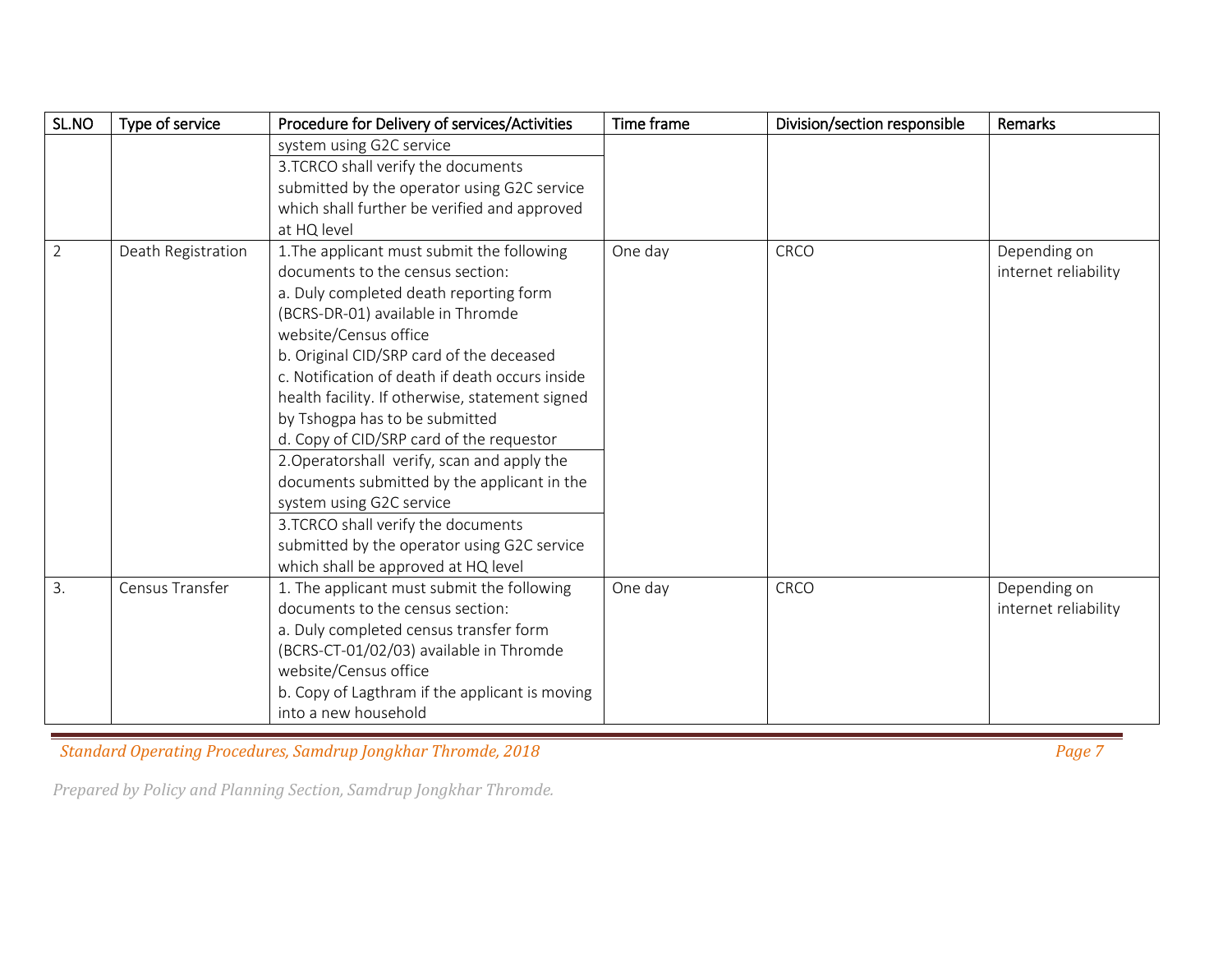| SL.NO | Type of service  | Procedure for Delivery of services/Activities    | Time frame | Division/section responsible | Remarks              |
|-------|------------------|--------------------------------------------------|------------|------------------------------|----------------------|
|       |                  | 2. The operator shall verify, scan and apply the |            |                              |                      |
|       |                  | documents submitted by the applicant using       |            |                              |                      |
|       |                  | G2C service                                      |            |                              |                      |
|       |                  | 3.TCRCO shall approve the census transfer        |            |                              |                      |
|       |                  | case submitted by the operator                   |            |                              |                      |
| 4.    | Process for new  | 1. The applicant must submit the following       | 30 minutes | CRCO                         | Depending on         |
|       | CID/SRP Issuance | documents to the census section:                 |            |                              | internet reliability |
|       |                  | a. Duly completed form for those reporting       |            |                              |                      |
|       |                  | for the first time (BCRS-CID/SRP-01) available   |            |                              |                      |
|       |                  | in Thromde website/Census office (The            |            |                              |                      |
|       |                  | applicant has to be equal to or more than 15     |            |                              |                      |
|       |                  | years of age at the time of availing the         |            |                              |                      |
|       |                  | service)                                         |            |                              |                      |
|       |                  | b. One recently taken passport size photo and    |            |                              |                      |
|       |                  | a legal stamp                                    |            |                              |                      |
|       |                  | c. Revenue receipt from RRCO, SJ (applicant      |            |                              |                      |
|       |                  | has to pay Nu. 100 at RRCO cash counter)         |            |                              |                      |
|       |                  | 2. Cross verification of information provided    |            |                              |                      |
|       |                  | on CID form with the BCRS                        |            |                              |                      |
|       |                  | 3. The census official will capture biometric    |            |                              |                      |
|       |                  | data (facial image and fingerprint)              |            |                              |                      |
|       |                  | Dress code:                                      |            |                              |                      |
|       |                  | Gomchen - Red Gho                                |            |                              |                      |
|       |                  | Monk - Monk's dress                              |            |                              |                      |
|       |                  | $Num - Nun's dress$                              |            |                              |                      |
|       |                  | Others - National dress (Male-gho, Female -      |            |                              |                      |
|       |                  | kira, tego and wonju). People from merak,        |            |                              |                      |
|       |                  | sakten, Laya and Lingzhi may take photograph     |            |                              |                      |

*Condard Operating Procedures, Samdrup Jongkhar Thromde, 2018* **Page 8** *Page 8**Page 8**Page 8**Page 8**Page 8**Page 8**Page 8**Page 8**Page 8**Page 8**Page 8**Page 8**Page 8**Page 8**Page 8**Page 8**Page 8*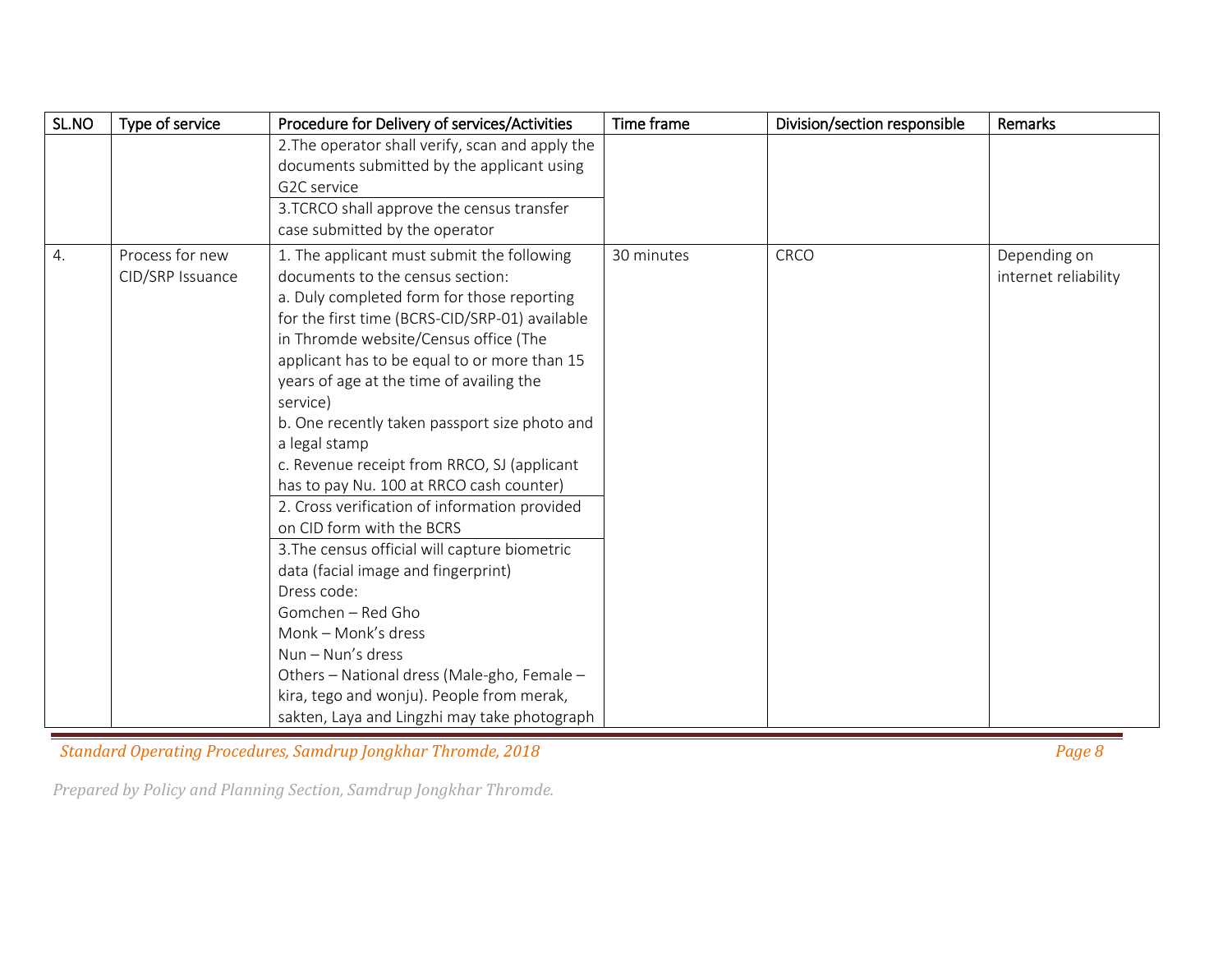| SL.NO | Type of service | Procedure for Delivery of services/Activities    | Time frame | Division/section responsible | Remarks              |
|-------|-----------------|--------------------------------------------------|------------|------------------------------|----------------------|
|       |                 | in their traditional dress and coral accessories |            |                              |                      |
|       |                 | but not with any head gear                       |            |                              |                      |
|       |                 | 4. The operator shall scan documents and         |            |                              |                      |
|       |                 | submit the form and biometric data using         |            |                              |                      |
|       |                 | G2C service which shall be approved at HQ        |            |                              |                      |
|       |                 | level                                            |            |                              |                      |
|       |                 | 5. The applicant shall be informed over the      |            |                              |                      |
|       |                 | phone once the CID has been received from        |            |                              |                      |
|       |                 | the Department                                   |            |                              |                      |
| 5     | Process for     | 1. The applicant must submit the following       | 30 minutes | CRCO                         | Depending on         |
|       | replacement of  | documents to the census section:                 |            |                              | internet reliability |
|       | CID/SRP card    | a. Duly completed form for replacement of        |            |                              |                      |
|       |                 | CID/SRP card(BCRS-REP-01) available in           |            |                              |                      |
|       |                 | Thromde website/Census office (for renewal,      |            |                              |                      |
|       |                 | the expiry date has to be less than six          |            |                              |                      |
|       |                 | months)                                          |            |                              |                      |
|       |                 | b. One recently taken passport size photo and    |            |                              |                      |
|       |                 | legal stamp                                      |            |                              |                      |
|       |                 | c. Revenue receipt from RRCO, SJ (applicant      |            |                              |                      |
|       |                 | has to pay Nu. 100 for renewal and Nu. 400       |            |                              |                      |
|       |                 | for lost cases)                                  |            |                              |                      |
|       |                 | 2. The census official shall capture biometric   |            |                              |                      |
|       |                 | data (facial image and fingerprint)              |            |                              |                      |
|       |                 | Dress code:                                      |            |                              |                      |
|       |                 | Gomchen - Red Gho                                |            |                              |                      |
|       |                 | Monk - Monk's dress                              |            |                              |                      |
|       |                 | $Num - Nun's dress$                              |            |                              |                      |
|       |                 | Others - National dress (Male-gho, Female -      |            |                              |                      |

*Standard Operating Procedures, Samdrup Jongkhar Thromde, 2018* **Page 9 <b>Page 9** *Page 9 Page 9 Page 9 Page 9 Page 9 Page 9 Page 9 Page 9 Page 9 Page 9 Page 9 Page 9 Page 9 Page 9 Page 9 Page*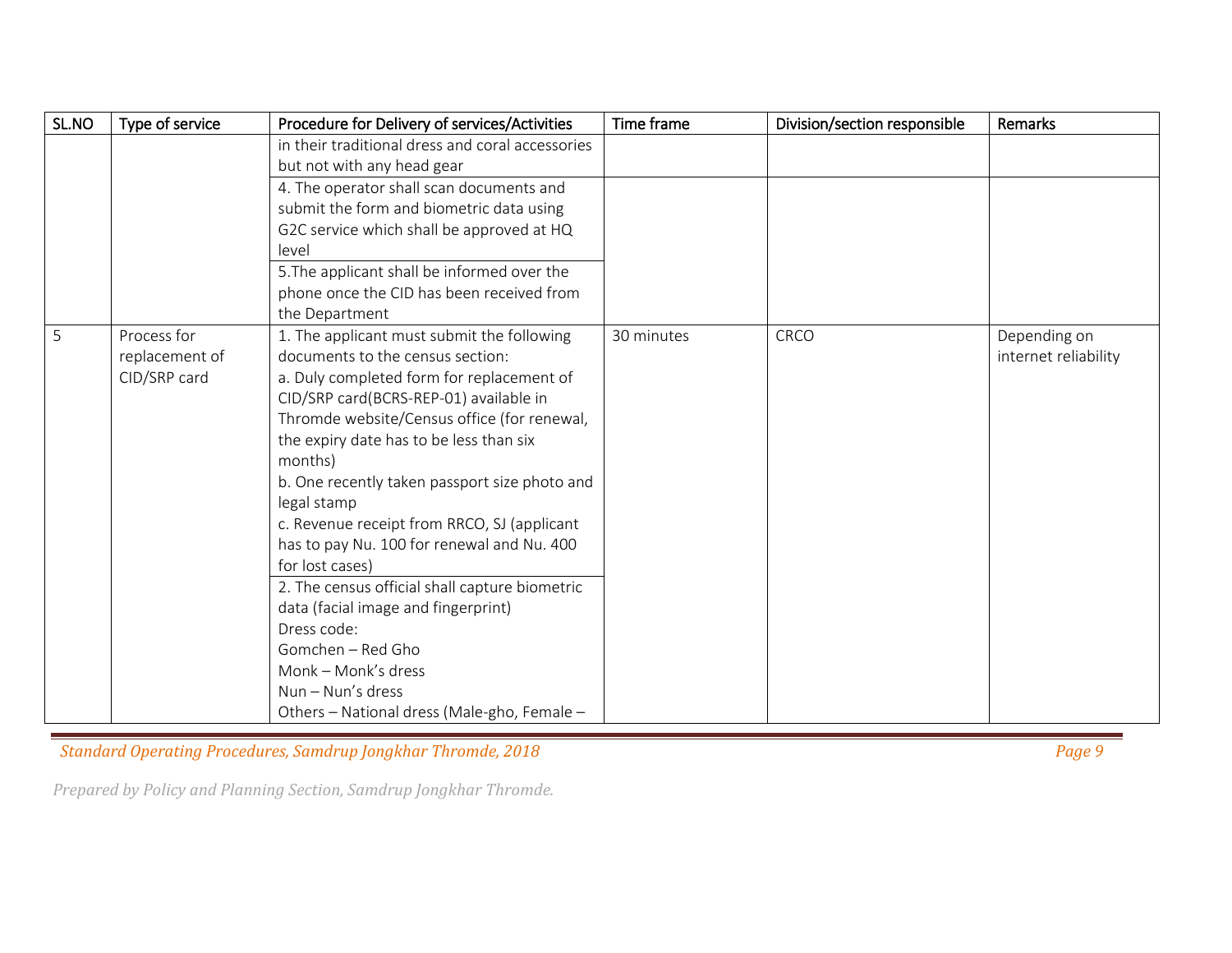| SL.NO | Type of service                                                            | Procedure for Delivery of services/Activities                                                                                                                                                                                                                                                                                                                                     | Time frame | Division/section responsible | <b>Remarks</b>                       |
|-------|----------------------------------------------------------------------------|-----------------------------------------------------------------------------------------------------------------------------------------------------------------------------------------------------------------------------------------------------------------------------------------------------------------------------------------------------------------------------------|------------|------------------------------|--------------------------------------|
|       |                                                                            | kira, tego and wonju). People from merak,<br>sakten, Laya and Lingzhi may take photograph<br>in their traditional dress and coral accessories<br>but not with any head gear<br>3. The operator shall scan documents and<br>submit the form and biometric data using<br>G2C service which shall be approved at HQ<br>level                                                         |            |                              |                                      |
|       |                                                                            | 4. The applicant shall be informed over the<br>phone once the CID has been received from<br>the Department                                                                                                                                                                                                                                                                        |            |                              |                                      |
| 6     | Issuance of<br>nationality<br>certificate and<br>household<br>information. | The applicant must submit the service<br>application form (BCRS-SAF-01) available at<br>Thromde website/census section. The<br>operator shall submit the application using<br>G2C service and issue the printed certificate<br>generated from the system. (for nationality<br>certificate, one recently taken passport size<br>photo is mandatory)                                | 5 minutes  | CRCO                         | Depending on<br>internet reliability |
| 7     | Change of HoH                                                              | 1. The applicant must submit the following<br>documents to the census section:<br>a. Duly completed form for change of head of<br>household (BCRS-HoH-01) which is available<br>at Thromde website/census section<br>b. No objection letter signed by all the family<br>members of 18 years and above<br>2. The operator shall scan and submit the<br>documents using G2C service | One day    | CRCO                         | Depending on<br>internet reliability |

*Condard Operating Procedures, Samdrup Jongkhar Thromde, 2018* **Page 10 <b>Page 10 Page 10 Page 10 Page 10 Page 10**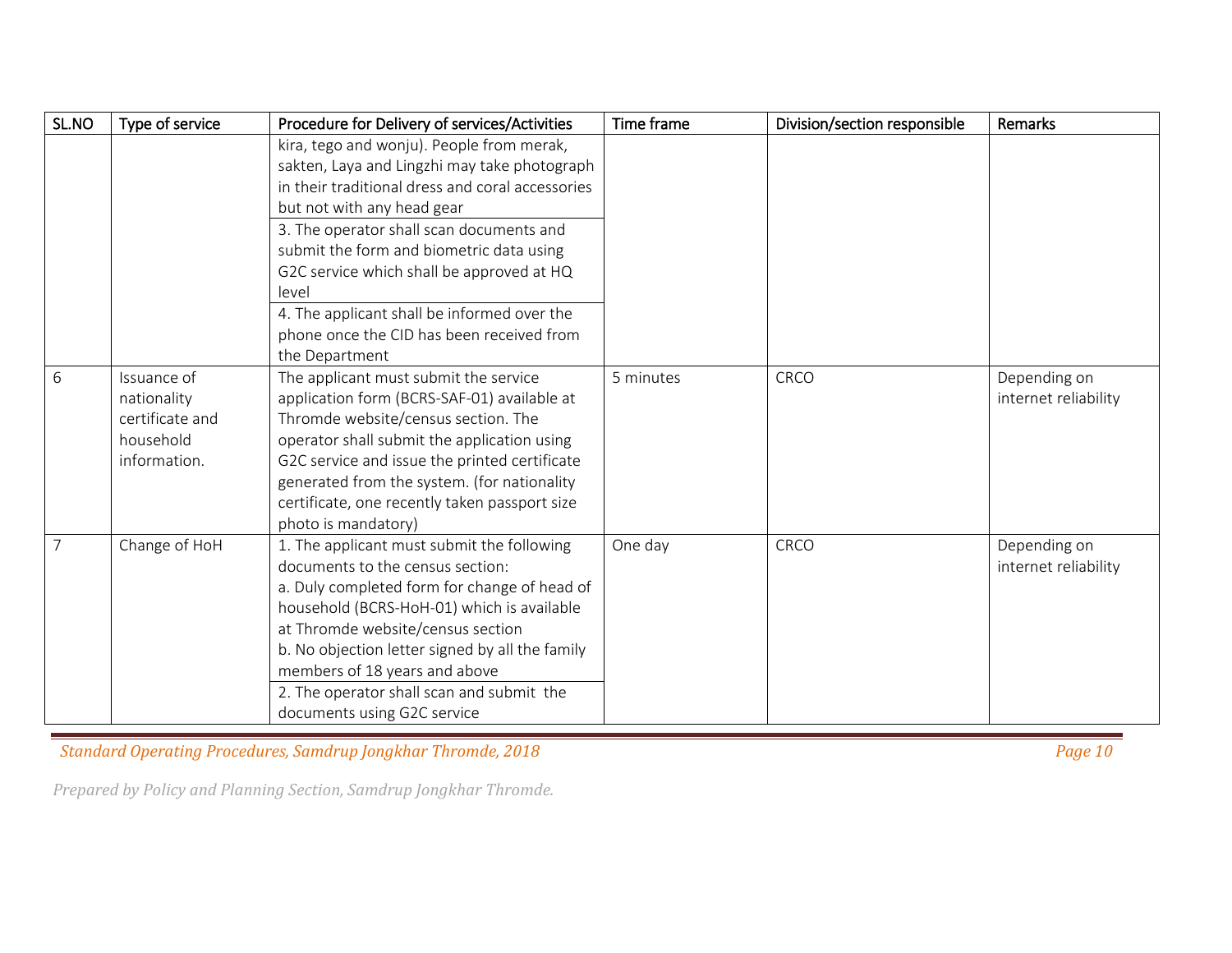| SL.NO | Type of service | Procedure for Delivery of services/Activities    | Time frame | Division/section responsible | Remarks              |
|-------|-----------------|--------------------------------------------------|------------|------------------------------|----------------------|
|       |                 | 3.TCRCO shall approve the application            |            |                              |                      |
|       |                 | submitted by the operator                        |            |                              |                      |
| 8     | Name change and | 1. The applicant must submit the following       | One day    | CRCO                         | Depending on         |
|       | DOB correction  | documents to the census section:                 |            |                              | internet reliability |
|       |                 | a. Duly completed form for name change and       |            |                              |                      |
|       |                 | date of birth correction (BCRS-NC&AC-01)         |            |                              |                      |
|       |                 | which is available at Thromde website/census     |            |                              |                      |
|       |                 | section                                          |            |                              |                      |
|       |                 | b. i. Copy of service record and individual bio- |            |                              |                      |
|       |                 | data printed from CSIS certified by the          |            |                              |                      |
|       |                 | concern HRO for civil servants                   |            |                              |                      |
|       |                 | ii. Copy of service record certified by record   |            |                              |                      |
|       |                 | officer for armed forces                         |            |                              |                      |
|       |                 | iii.Certification by Zhung                       |            |                              |                      |
|       |                 | Dratshang/Uzin/Head of institution for monks     |            |                              |                      |
|       |                 | and nuns                                         |            |                              |                      |
|       |                 | iv.Copy of academic certificate or highest       |            |                              |                      |
|       |                 | academic certificate obtained for the            |            |                              |                      |
|       |                 | students                                         |            |                              |                      |
|       |                 | 2. The operator shall scan and submit the        |            |                              |                      |
|       |                 | documents using G2C service which shall be       |            |                              |                      |
|       |                 | approved at HQ level                             |            |                              |                      |
| 9     | Census Drop Out | 1. The applicant must submit the following       | 3 days     | CRCO                         |                      |
|       |                 | documents to the census section:                 |            |                              |                      |
|       |                 | a. Duly completed form for regularization        |            |                              |                      |
|       |                 | (BCRS-CR-01) which is available at Thromde       |            |                              |                      |
|       |                 | website/census section                           |            |                              |                      |
|       |                 | b. Copy of birth notification issued by the      |            |                              |                      |

*Condard Operating Procedures, Samdrup Jongkhar Thromde, 2018* **Page 11** *Page 11**Page 11*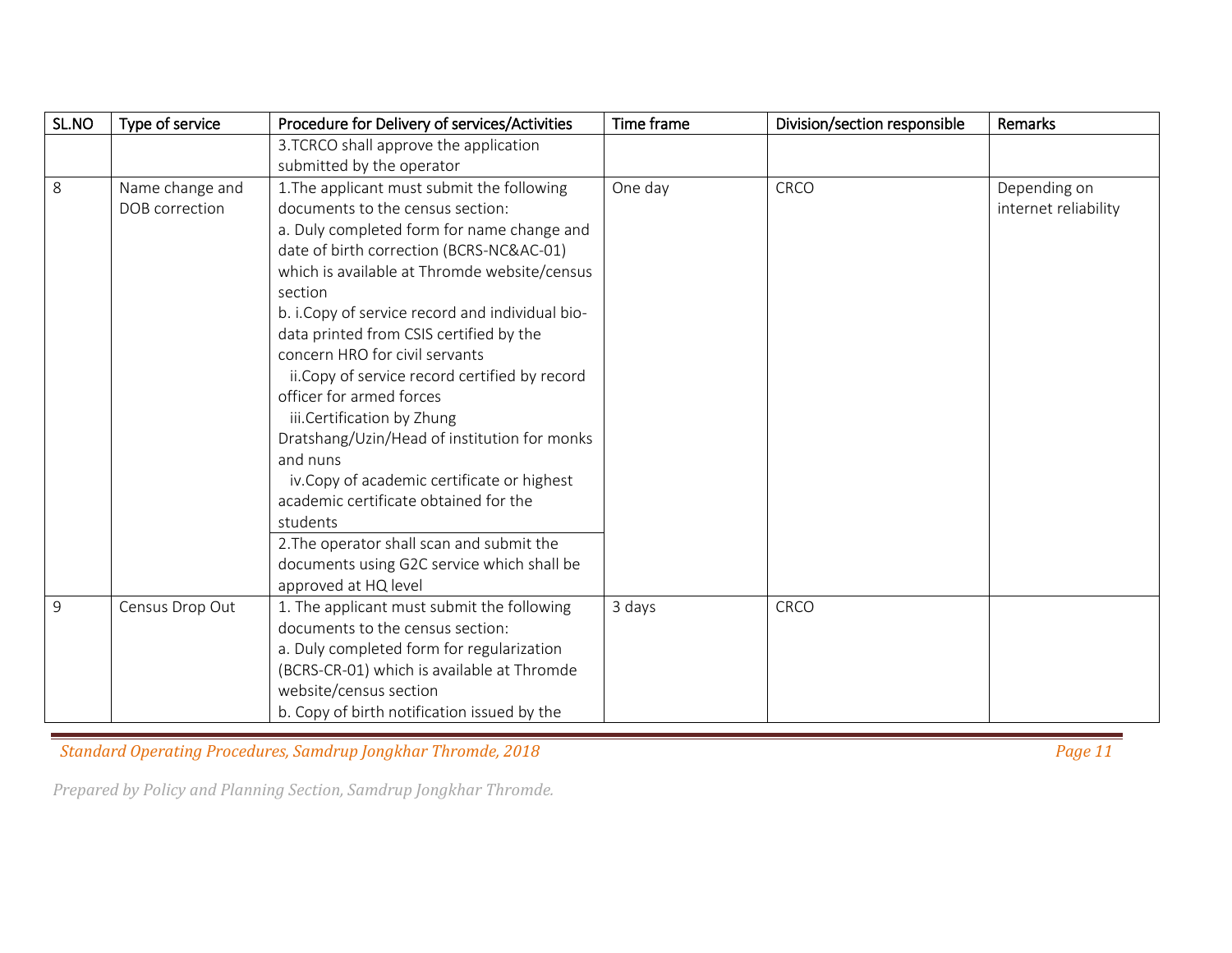| SL.NO        | Type of service            | Procedure for Delivery of services/Activities    | Time frame | Division/section responsible | Remarks |
|--------------|----------------------------|--------------------------------------------------|------------|------------------------------|---------|
|              |                            | concerned health official if the birth occurs    |            |                              |         |
|              |                            | inside health facility. If otherwise, tshogpa    |            |                              |         |
|              |                            | statement shall suffice                          |            |                              |         |
|              |                            | c. Copy of court marriage certificate of         |            |                              |         |
|              |                            | parents. In absence of MC, tshogpa               |            |                              |         |
|              |                            | statement has to be submitted                    |            |                              |         |
|              |                            | d. Copy of parents CID/SRP card                  |            |                              |         |
|              |                            | e. One passport size photo of the child          |            |                              |         |
|              |                            | f. No objection letter from the concerned        |            |                              |         |
|              |                            | head of household (standard format designed      |            |                              |         |
|              |                            | by the census section and can be availed from    |            |                              |         |
|              |                            | the office)                                      |            |                              |         |
|              |                            | g. Tshogpa statement reflecting the reason       |            |                              |         |
|              |                            | for late reporting                               |            |                              |         |
|              |                            | 2. The census official shall verify all the      |            |                              |         |
|              |                            | documents submitted by the applicant and if      |            |                              |         |
|              |                            | need be, the team shall visit the household      |            |                              |         |
|              |                            | for confirmation. Once the verification is       |            |                              |         |
|              |                            | completed, all the documents shall be            |            |                              |         |
|              |                            | forwarded to the Department for further          |            |                              |         |
|              |                            | verification and to put up for approval.         |            |                              |         |
|              |                            | (The parent's shall be informed once the         |            |                              |         |
|              |                            | regularization case has been approved)           |            |                              |         |
|              |                            |                                                  |            |                              |         |
|              | <b>Procurement Section</b> |                                                  |            |                              |         |
| $\mathbf{1}$ | Verification of bills      | 1. Verification of supply order bills and submit | 2 Days     | <b>Procurement Section</b>   |         |
|              | for procurement of         | to Accounts Section                              |            |                              |         |

*Condard Operating Procedures, Samdrup Jongkhar Thromde, 2018* **Page 12** *Page 12* **Page 12 <b>Page 12 Page 12 Page 12 Page 12 Page 12 Page 12 Page 12 Page 12 Page 12 Page 12 Page 12 Page 12 Page 12 P**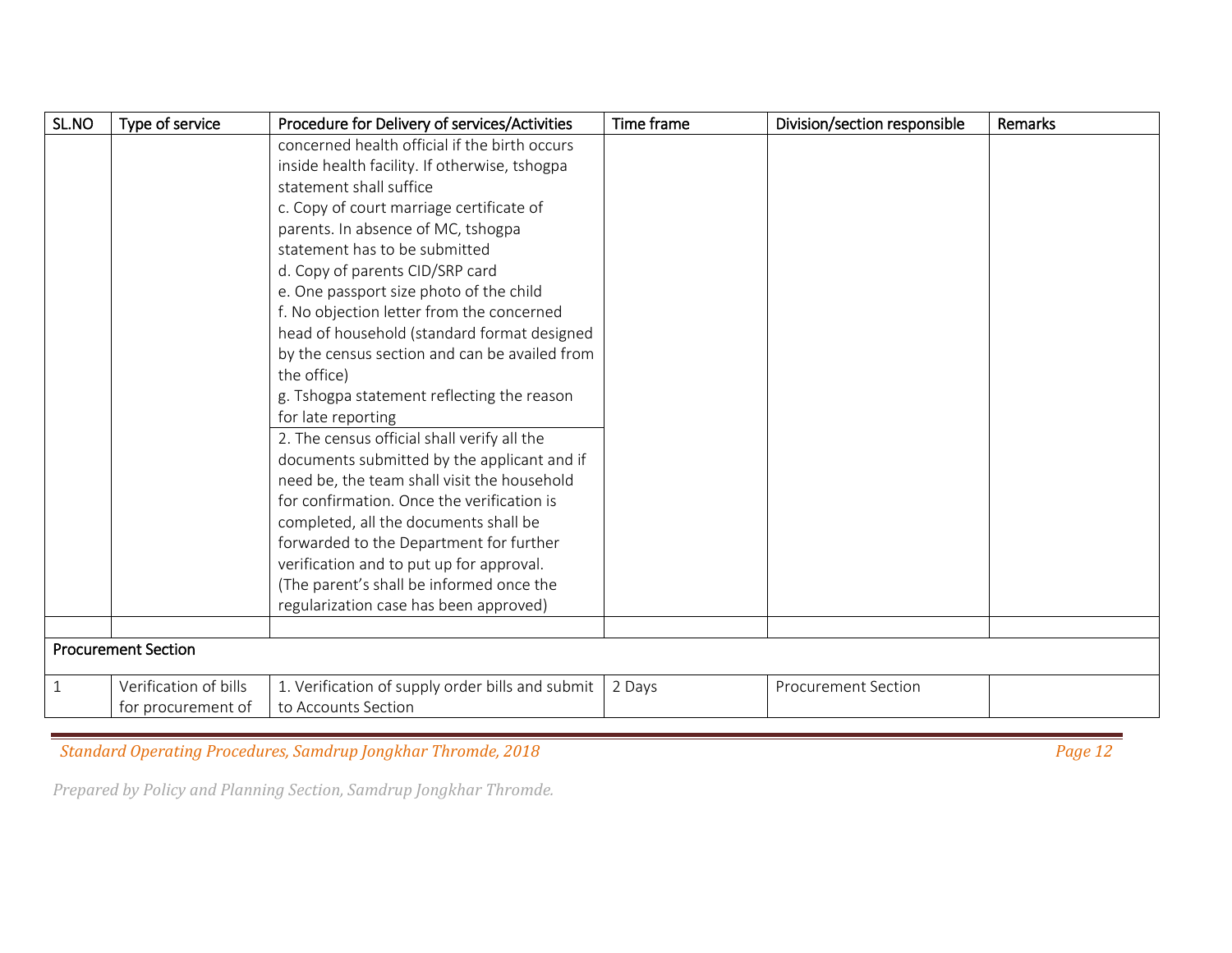| SL.NO                | Type of service                                   | Procedure for Delivery of services/Activities                                                                                                                                                                                                                                                                                                                                                            | Time frame | Division/section responsible  | Remarks |
|----------------------|---------------------------------------------------|----------------------------------------------------------------------------------------------------------------------------------------------------------------------------------------------------------------------------------------------------------------------------------------------------------------------------------------------------------------------------------------------------------|------------|-------------------------------|---------|
|                      | goods.                                            |                                                                                                                                                                                                                                                                                                                                                                                                          |            |                               |         |
| <b>Legal Section</b> |                                                   |                                                                                                                                                                                                                                                                                                                                                                                                          |            |                               |         |
| $\mathbf{1}$         | Tenancy dispute<br>settlement                     | 1. Filing of petition/complaint to customer<br>care service.<br>2. Legal Officer after reviewing the case;<br>put up the case to tenancy dispute<br>settlement for deliberation; then decision<br>of the committee is delivered to the parties<br>in dispute.                                                                                                                                            | 14 Days    | Legal Section                 |         |
|                      | <b>Customer Care Services</b>                     |                                                                                                                                                                                                                                                                                                                                                                                                          |            |                               |         |
|                      | Customer care<br>services (General)               | 1. Receive and forward customer's<br>problems to respective Division/sections<br>Via G2C online.<br>2. Inform and issue approvals, permits,<br>clearances to the customers after compiling<br>from Divisions & sections.<br>3. Provide vacuum tanker and water tanker<br>services on the receipt of dully filled<br>(Vacuum Tanker and water tanker Service<br>form) and revenue receipt of the payment. | 1 Day      | <b>Customer Care Services</b> |         |
|                      | <b>Human Resource Section</b>                     |                                                                                                                                                                                                                                                                                                                                                                                                          |            |                               |         |
|                      | Superannuation/vol<br>untary<br>resignation/early | 1. Generate list of employees who would<br>be superannuating in the next 1 year<br>2. Issue notification to the employee                                                                                                                                                                                                                                                                                 | 12 Days    | <b>HR Section</b>             |         |

*Condard Operating Procedures, Samdrup Jongkhar Thromde, 2018* **Page 13** *Page 13* **Page 13**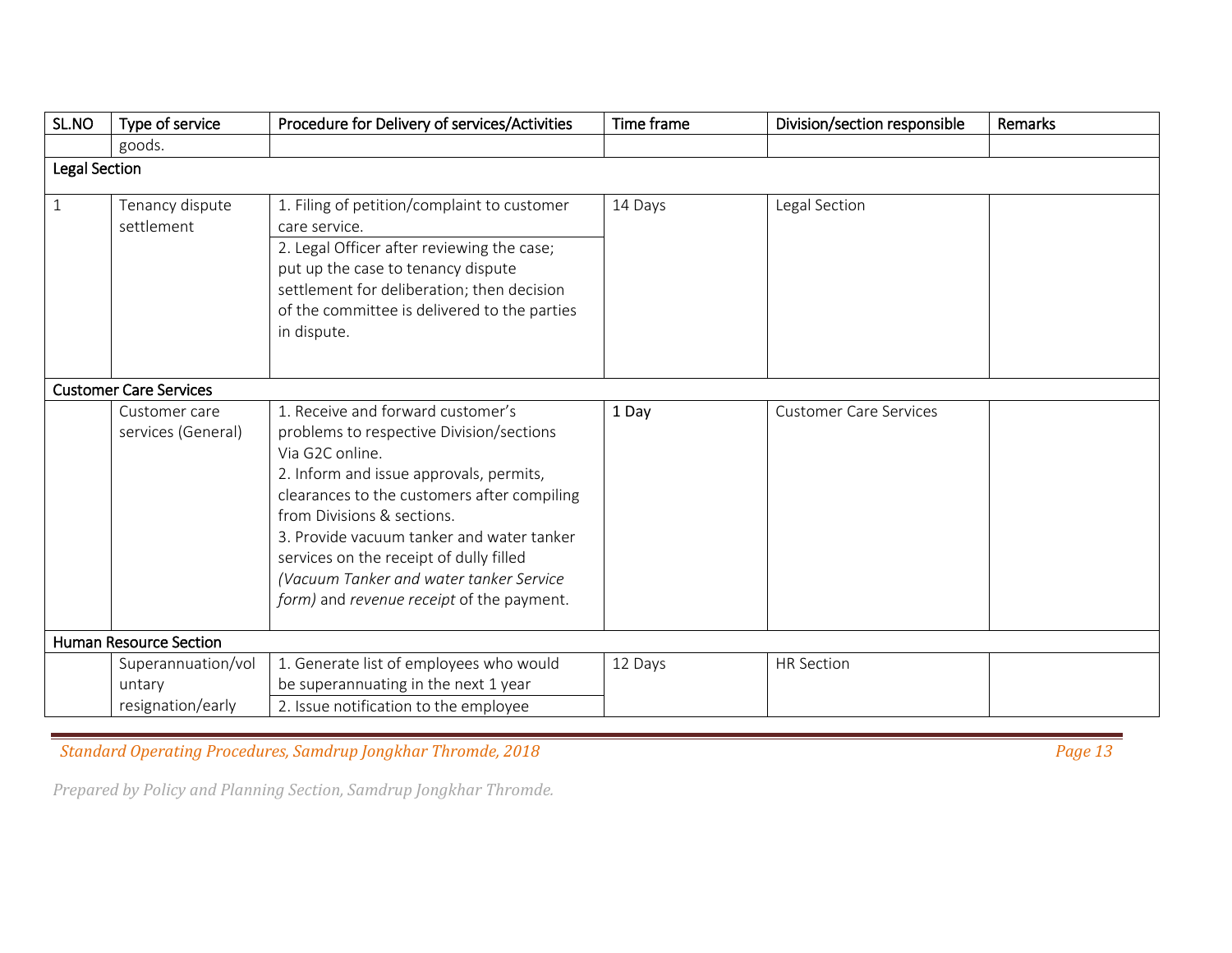| SL.NO          | Type of service                 | Procedure for Delivery of services/Activities | Time frame | Division/section responsible | Remarks |
|----------------|---------------------------------|-----------------------------------------------|------------|------------------------------|---------|
|                | retirement scheme               | 3. Put up to HRC for approval                 |            |                              |         |
|                |                                 | 4. Issue separation order for individual to   |            |                              |         |
|                |                                 | obtain clearances for retirement benefits     |            |                              |         |
|                |                                 | 5. Update in the CSIS                         |            |                              |         |
|                |                                 | 6. Issue relieving order                      |            |                              |         |
|                |                                 | 7. Process retirement benefits                |            |                              |         |
|                |                                 | 8. Implement Royal Civil Service Award and    |            |                              |         |
|                |                                 | certificate of appreciation signed by the     |            |                              |         |
|                |                                 | head of the agency.                           |            |                              |         |
|                | <b>Survey and Land Services</b> |                                               |            |                              |         |
| 1              | Demarcation of plot             | 1. The applicant must submit an application   | 7 Days     | Land and Survey Services.    |         |
|                |                                 | along with copy of ownership certificate to   |            |                              |         |
|                |                                 | Customer Care Service section.                |            |                              |         |
|                |                                 | 2. Surveyor verifies the plot on the map,     |            |                              |         |
|                |                                 | checks the nearest survey stations and takes  |            |                              |         |
|                |                                 | out the coordinates of the plot to be         |            |                              |         |
|                |                                 | surveyed.                                     |            |                              |         |
|                |                                 |                                               |            |                              |         |
|                |                                 | 3. Upon verification of money receipt for     |            |                              |         |
|                |                                 | demarcation fee, surveyor visits the site     |            |                              |         |
|                |                                 | and demarcates the plot.                      |            |                              |         |
| $\overline{2}$ | Official site plan              | 1. The applicant must submit an application   | 7 Days     | Land and Survey Services.    |         |
|                |                                 | along with copy of ownership certificate to   |            |                              |         |
|                |                                 | Customer Care Service section.                |            |                              |         |
|                |                                 | 2. Land Record and Survey section prepares    |            |                              |         |
|                |                                 |                                               |            |                              |         |
|                |                                 | site plan                                     |            |                              |         |

*Condard Operating Procedures, Samdrup Jongkhar Thromde, 2018* **Page 14** *Page 14**Page 14**Page 14**Page 14**Page 14**Page 14**Page 14**Page 14**Page 14**Page 14**Page 14**Page 14**Page 14**Page 14**Page 14*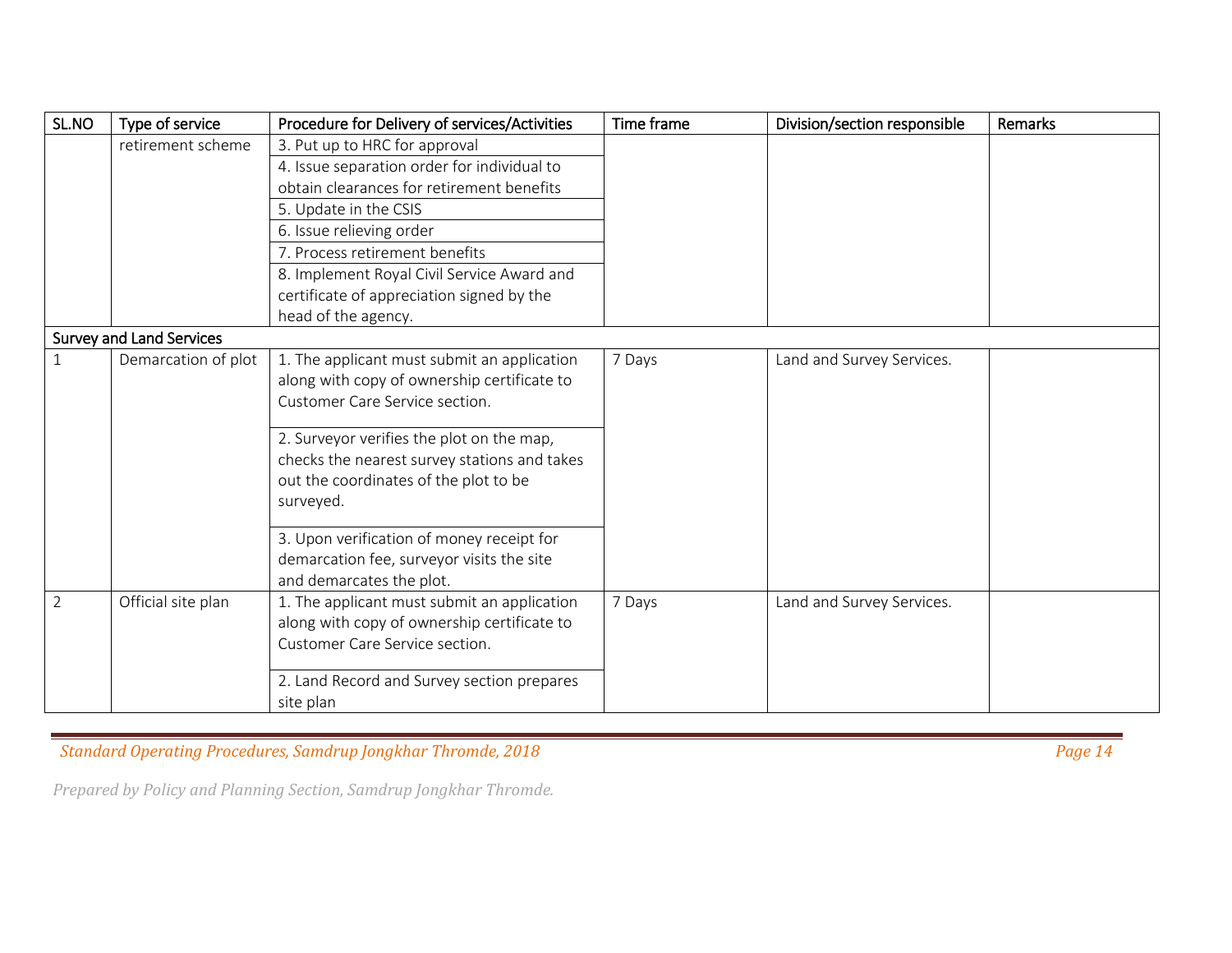| SL.NO          | Type of service                                                                    | Procedure for Delivery of services/Activities                                                                                                                                                                                                                                                                                                                                                                                                                                                                                                                                                    | Time frame | Division/section responsible | Remarks                                                |
|----------------|------------------------------------------------------------------------------------|--------------------------------------------------------------------------------------------------------------------------------------------------------------------------------------------------------------------------------------------------------------------------------------------------------------------------------------------------------------------------------------------------------------------------------------------------------------------------------------------------------------------------------------------------------------------------------------------------|------------|------------------------------|--------------------------------------------------------|
|                |                                                                                    | 3. Head of the agency approves the official                                                                                                                                                                                                                                                                                                                                                                                                                                                                                                                                                      |            |                              |                                                        |
|                |                                                                                    | site plan issued upon the production of                                                                                                                                                                                                                                                                                                                                                                                                                                                                                                                                                          |            |                              |                                                        |
|                |                                                                                    | revenue receipt.                                                                                                                                                                                                                                                                                                                                                                                                                                                                                                                                                                                 |            |                              |                                                        |
| $\overline{3}$ | Land Transaction<br>(Inheritances, sale, p<br>urchase, gift,<br>donation, exchange | 1. Applicants submit the required documents<br>to Customer Care Service section.<br>a) Internal agreement<br>No Objection from family members<br>b)<br>Landed property form<br>C)<br>Mortgage Clearance letter from<br>d)<br>financial institution<br>Family tree<br>e)<br>Original ownership certificate<br>Occupancy certificate<br>g)<br>2. Verification of the documents by Land<br>Record section<br>3. Public notification<br>4. Partial<br>fragmentation/demarcation/preparation of<br>survey report and uploading in e-citizen<br>portal<br>5. Verification and approval by LSS, DRD and | 61 Days    | Land and Survey Services.    | Subject to submission<br>of all required<br>documents. |
|                |                                                                                    | Finance Division in e citizen portal                                                                                                                                                                                                                                                                                                                                                                                                                                                                                                                                                             |            |                              |                                                        |
| $\overline{4}$ | Thram and Plot<br>correction                                                       | 1. The applicant must submit an application<br>to Customer Care Service section.                                                                                                                                                                                                                                                                                                                                                                                                                                                                                                                 | 14 Days    | Land and Survey Services.    |                                                        |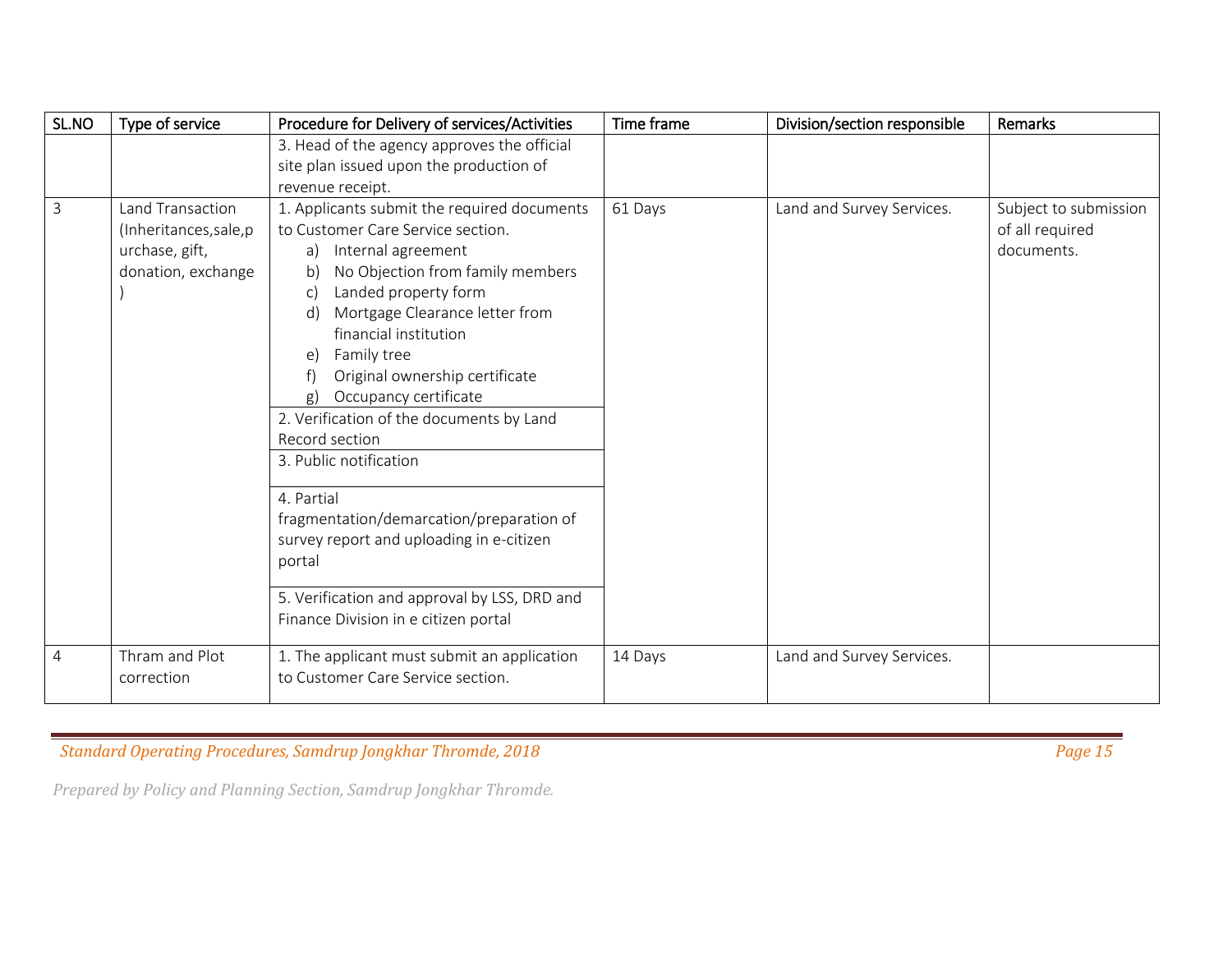| SL.NO          | Type of service                                                | Procedure for Delivery of services/Activities  | Time frame | Division/section responsible | Remarks |
|----------------|----------------------------------------------------------------|------------------------------------------------|------------|------------------------------|---------|
|                |                                                                | 2. Verification of documents/survey            |            |                              |         |
|                |                                                                | 3. Preparation of verification report and      |            |                              |         |
|                |                                                                | uploading in e-citizen portal (submit to NLCS) |            |                              |         |
| 5              | Mortgage                                                       | 1. Applicant submits the documents to          | 2 Days     | Land and Survey Services.    |         |
|                |                                                                | Customer Care Service section and pass to      |            |                              |         |
|                |                                                                | Land Record section for noting of mortgage.    |            |                              |         |
| 6              | Land Lease                                                     | 1. Submission of application to Customer Care  | 60 Days    | Land and Survey Services.    |         |
|                | Temporary- 7 Days<br>Short Term: 30 Days<br>Long Term- 60 days | Service section.                               |            |                              |         |
|                |                                                                | 2. TLRO prepares background paper and          |            |                              |         |
|                |                                                                | discuss in Thromde Land                        |            |                              |         |
|                |                                                                | Committee/Thromde Tshogde.                     |            |                              |         |
|                |                                                                | 3. Submission of report and proposal to NLC.   |            |                              |         |
|                |                                                                | 4. Execution of lease agreement and            |            |                              |         |
|                |                                                                | demarcation                                    |            |                              |         |
| $\overline{7}$ | Government/Private                                             | 1. Submission of application to Customer Care  | 59 Days    | Land and Survey Services.    |         |
|                | land acquisition                                               | Service section by the acquiring               |            |                              |         |
|                |                                                                | agency/institution.                            |            |                              |         |
|                |                                                                | 2. TLRO prepares background paper and          |            |                              |         |
|                |                                                                | discusses in TLC and prepares preliminary      |            |                              |         |
|                |                                                                | report and submits to NLC.                     |            |                              |         |
|                |                                                                | 3. Upon the receipt of the preliminary         |            |                              |         |

*Condard Operating Procedures, Samdrup Jongkhar Thromde, 2018* **Page 16 <b>Page 16 Page 16 Page 16 Page 16 Page 16**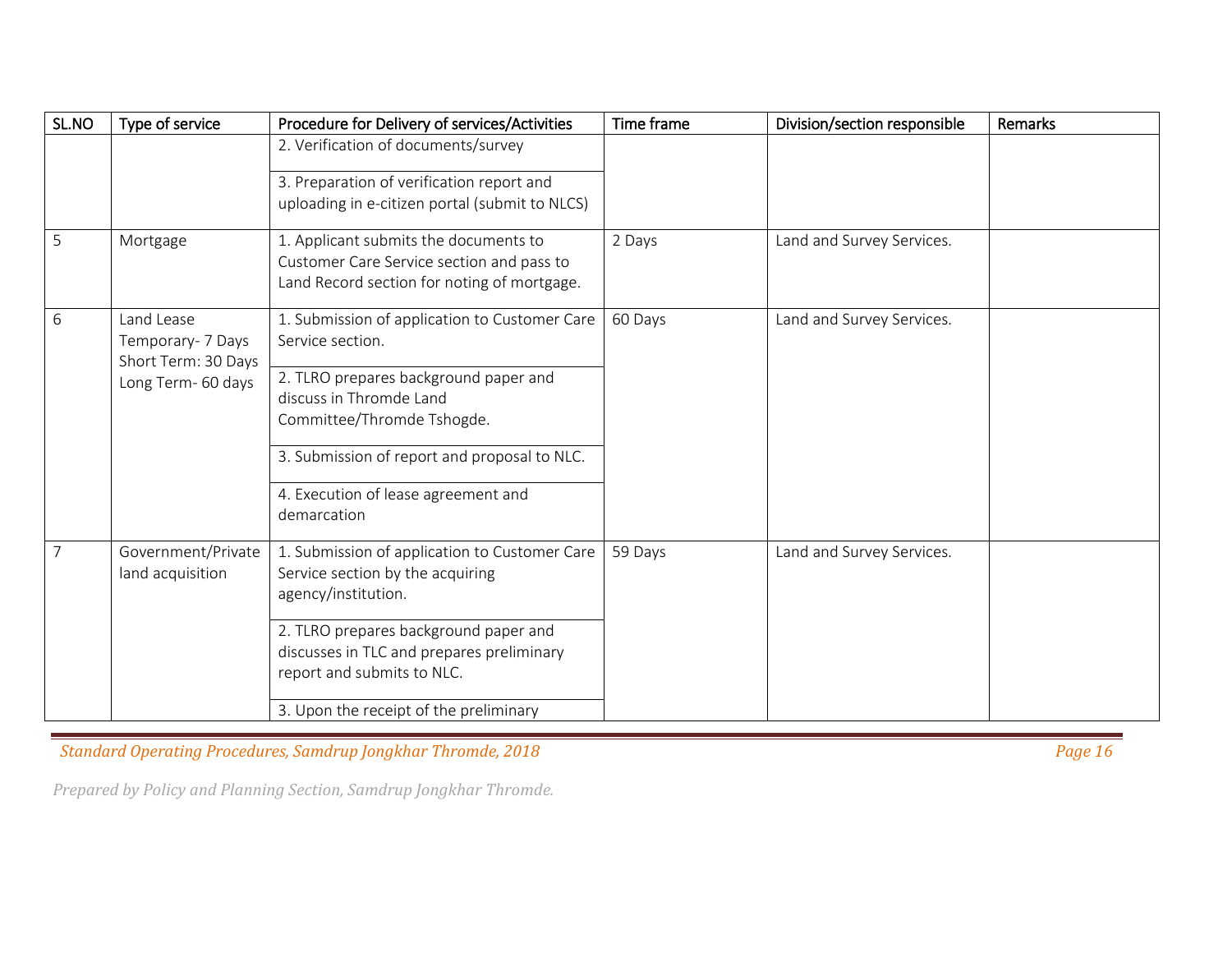| SL.NO          | Type of service             | Procedure for Delivery of services/Activities | Time frame | Division/section responsible | Remarks              |
|----------------|-----------------------------|-----------------------------------------------|------------|------------------------------|----------------------|
|                |                             | approval from NLC, TLRO to prepare and        |            |                              |                      |
|                |                             | submit of detailed report to NLC              |            |                              |                      |
|                |                             |                                               |            |                              |                      |
|                |                             | 4. Transaction/land substitution/cash         |            |                              |                      |
|                |                             | compensation to the affected land owners.     |            |                              |                      |
|                | SOP and TAT for Division    |                                               |            |                              |                      |
|                | <b>Environment Division</b> |                                               |            |                              |                      |
| $\mathbf{1}$   | Tree felling within         | 1. The applicant must submit a dully filled   | 3 Days     | <b>Environment Division</b>  | Forms available can  |
|                | registered land             | Tree Felling form to Customer Care Service.   |            |                              | obtained either from |
|                | under Thromde               | 2. Upon the receipt of the application, an    |            |                              | the customer care    |
|                | jurisdiction                | official from Environment services will visit |            |                              | counter or can be    |
|                |                             | the site and accordingly forward the          |            |                              | downloaded from      |
|                |                             | application to Customer Care Service          |            |                              | Thromde website      |
|                |                             | section addressed to Forest Range Office &    |            |                              | (www.sjthromde.gov.  |
|                |                             | NRDCL or Plot Owner.                          |            |                              | $\underline{bt}$ )   |
| $\overline{2}$ | Disposal of                 | 1. The applicant must submit a written        | 4 Days     | <b>Environment Division</b>  |                      |
|                | construction and            | application to Customer Care Services.        |            |                              |                      |
|                | demolition waste            | 2. Upon the receipt of the application and    |            |                              |                      |
|                |                             | Nu.10000 as security deposit per activity,    |            |                              |                      |
|                |                             | an official from Environment services will    |            |                              |                      |
|                |                             | identify and verify the disposal site.        |            |                              |                      |
|                |                             | 3. After disposal, the applicant must be      |            |                              |                      |
|                |                             | responsible for leveling the disposed waste.  |            |                              |                      |
|                |                             | 5. An official from Environment services will |            |                              |                      |
|                |                             | then visit the site and if found as per the   |            |                              |                      |
|                |                             | prevailing norms then the security deposit    |            |                              |                      |
|                |                             | will be refunded.                             |            |                              |                      |

*Condard Operating Procedures, Samdrup Jongkhar Thromde, 2018* **Page 17** *Page 17**Page 17**Page 17**Page 17**Page 17**Page 17**Page 17**Page 17**Page 17**Page 17**Page 17**Page 17**Page 17**Page 17**Page 17*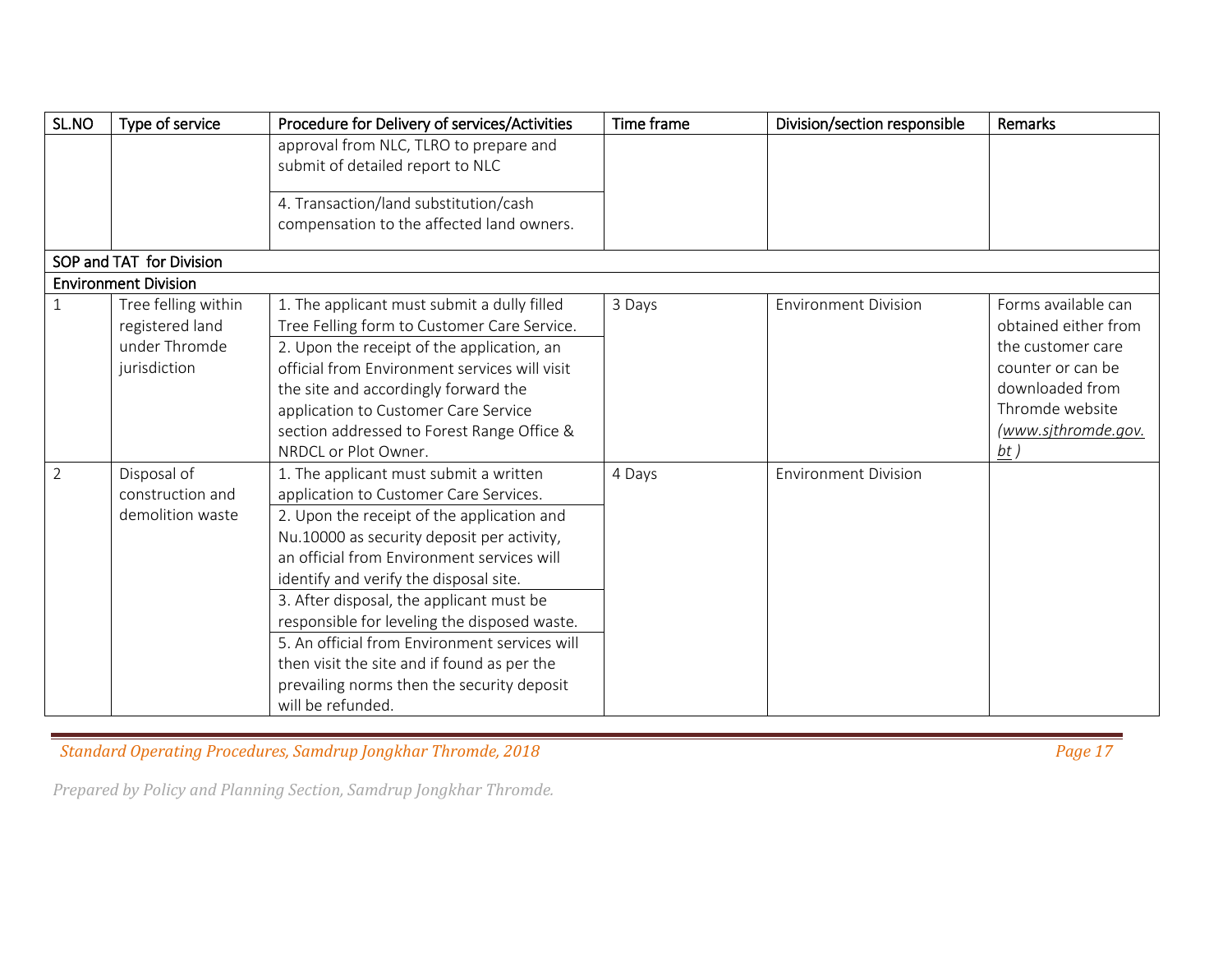| SL.NO          | Type of service                           | Procedure for Delivery of services/Activities                                                                                                                                                                                                                                                                                                                                                                                                                     | Time frame | Division/section responsible | Remarks                                                                                                                                                                                                                                                                                                                                                                                           |
|----------------|-------------------------------------------|-------------------------------------------------------------------------------------------------------------------------------------------------------------------------------------------------------------------------------------------------------------------------------------------------------------------------------------------------------------------------------------------------------------------------------------------------------------------|------------|------------------------------|---------------------------------------------------------------------------------------------------------------------------------------------------------------------------------------------------------------------------------------------------------------------------------------------------------------------------------------------------------------------------------------------------|
| $\mathbf{3}$   | Issuance/Renewal of                       | 1. The applicant shall submit a written                                                                                                                                                                                                                                                                                                                                                                                                                           | 10 Days    | <b>Environment Division</b>  | IEE forms are                                                                                                                                                                                                                                                                                                                                                                                     |
|                | Environment                               | application or IEE (Initial Environmental                                                                                                                                                                                                                                                                                                                                                                                                                         |            |                              | available at the                                                                                                                                                                                                                                                                                                                                                                                  |
|                | clearance (EC).                           | Examination) form (if pertaining to                                                                                                                                                                                                                                                                                                                                                                                                                               |            |                              | customer care                                                                                                                                                                                                                                                                                                                                                                                     |
|                |                                           | obtaining ne EC) to the Customer Care                                                                                                                                                                                                                                                                                                                                                                                                                             |            |                              | counter or can be                                                                                                                                                                                                                                                                                                                                                                                 |
|                |                                           | Service.                                                                                                                                                                                                                                                                                                                                                                                                                                                          |            |                              | downloaded either                                                                                                                                                                                                                                                                                                                                                                                 |
|                |                                           | 2. Upon the receipt of the application, an                                                                                                                                                                                                                                                                                                                                                                                                                        |            |                              | from National                                                                                                                                                                                                                                                                                                                                                                                     |
|                |                                           | official will make a visit to the site and                                                                                                                                                                                                                                                                                                                                                                                                                        |            |                              | Environment                                                                                                                                                                                                                                                                                                                                                                                       |
|                |                                           | accordingly lay down terms and conditions                                                                                                                                                                                                                                                                                                                                                                                                                         |            |                              | Commission website                                                                                                                                                                                                                                                                                                                                                                                |
|                |                                           | for the proponent to abide by                                                                                                                                                                                                                                                                                                                                                                                                                                     |            |                              | $(www. nec.gov. bt)$ or                                                                                                                                                                                                                                                                                                                                                                           |
|                |                                           | 3. The applicant must pay the EC fee to                                                                                                                                                                                                                                                                                                                                                                                                                           |            |                              | Thromde office                                                                                                                                                                                                                                                                                                                                                                                    |
|                |                                           | revenue section and EC shall be issued by                                                                                                                                                                                                                                                                                                                                                                                                                         |            |                              | website                                                                                                                                                                                                                                                                                                                                                                                           |
|                |                                           | the Environment services on production of                                                                                                                                                                                                                                                                                                                                                                                                                         |            |                              | (www.sjthromde.gov.                                                                                                                                                                                                                                                                                                                                                                               |
|                |                                           | the revenue receipt.                                                                                                                                                                                                                                                                                                                                                                                                                                              |            |                              | bt)                                                                                                                                                                                                                                                                                                                                                                                               |
| $\overline{4}$ | Issuance of<br>administrative<br>approval | The applicant must submit a written<br>application to Customer Care Services. Upon<br>the receipt of the application, an official from<br>Environment Services will visit the site if<br>necessary. After the visit, the Environment<br>Services will consult with all other divisions<br>and necessary Services.<br>Thromde Administrative approval will be<br>granted or withheld<br>based on<br>the<br>consultation report from the divisions and<br>services. | 3 Days     | <b>Environment Division</b>  | List of activities requiring<br>EC from Thromde:<br>1. Automobile services<br>(workshop and water<br>servicing).<br>2. Establishment and<br>operation of sawmill<br>(cottage and small scale)<br>3. Sawdust briquetting<br>plant (cottage and small<br>scale).<br>4. Setting up and<br>operation of stone<br>crushing unit (cottage and<br>small scale).<br>5. Setting up of<br>telecommunication |

*Condard Operating Procedures, Samdrup Jongkhar Thromde, 2018* **Page 18 <b>Page 18** Page 18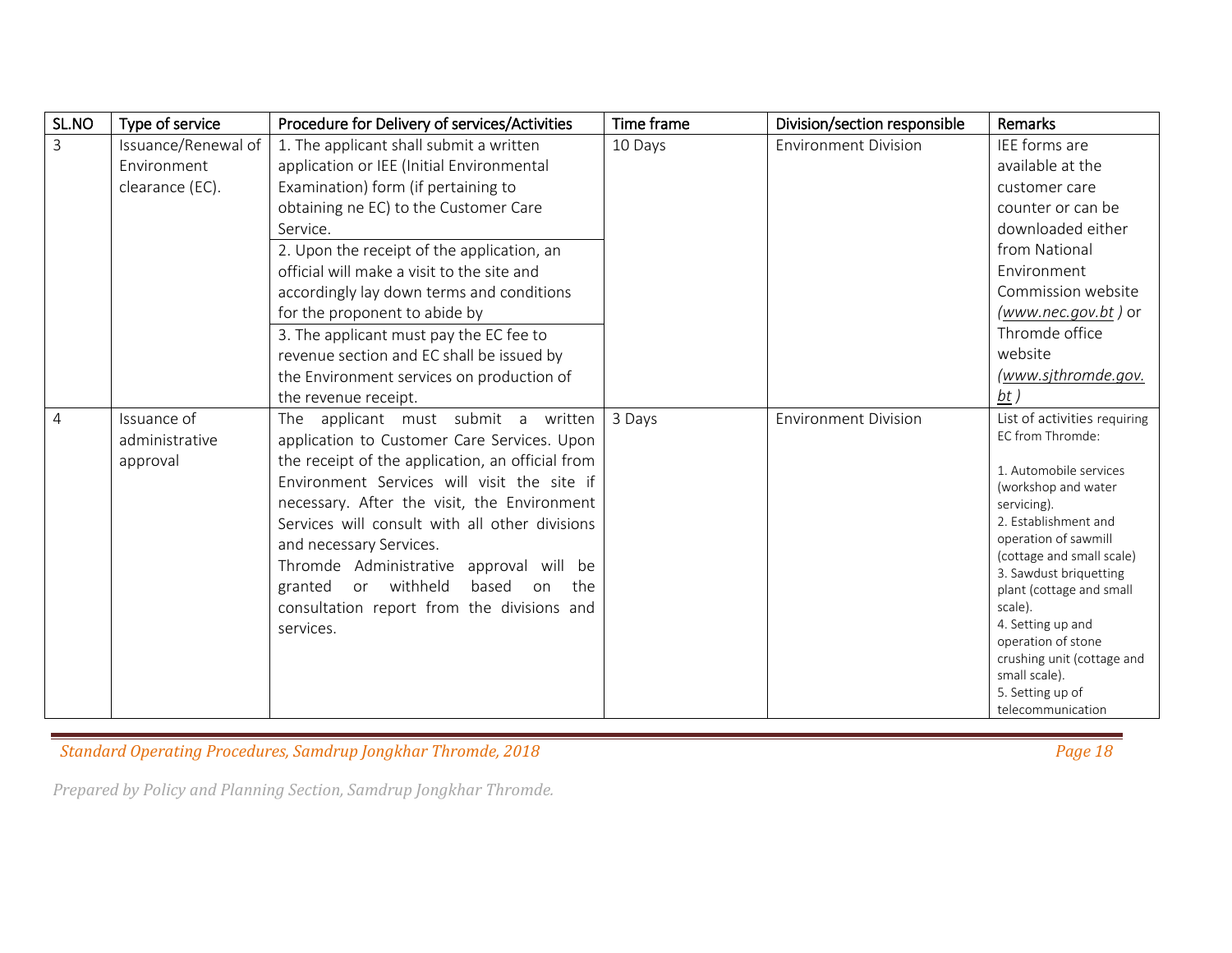| SL.NO          | Type of service                           | Procedure for Delivery of services/Activities                                                                                                                                                                                                                       | Time frame | Division/section responsible | Remarks                                                                                                                                                                                                                                                                                       |
|----------------|-------------------------------------------|---------------------------------------------------------------------------------------------------------------------------------------------------------------------------------------------------------------------------------------------------------------------|------------|------------------------------|-----------------------------------------------------------------------------------------------------------------------------------------------------------------------------------------------------------------------------------------------------------------------------------------------|
|                |                                           |                                                                                                                                                                                                                                                                     |            |                              | towers.<br>6. Construction of private<br>roads.<br>7. Setting up and<br>operation of hot mix plant.<br>Wet mix plant, asphalt<br>plant, bitumen plant,<br>concrete batching plant.<br>8. Construction of primary,<br>lower, middle and higher<br>secondary school (Private<br>or Government). |
|                | Infrastructure Development Division (IDD) |                                                                                                                                                                                                                                                                     |            |                              |                                                                                                                                                                                                                                                                                               |
|                | New water meter<br>connection             | The applicant submits the dully filled form<br>(application form for water supply services)<br>along with the occupancy certificate to<br>customer care service unit and the<br>application will be processed as per G2C<br>and accordingly permit shall be issued. | 5 Days     | IDD                          | The application form<br>is available at<br><b>Customer Care</b><br>Service or can be<br>downloaded from<br>(www.sjthromde.gov.<br>bt)                                                                                                                                                         |
| $\overline{2}$ | Temporary water<br>connection             | The applicant submits the dully filled form<br>(application form for water supply services)<br>to customer care service section and the<br>application will be processed as per G2C<br>and accordingly permit shall be issued.                                      | 5 Days     | IDD                          | The application form<br>is available at<br><b>Customer Care</b><br>Service or can be<br>downloaded from<br>(www.sjthromde.gov.<br>bt)                                                                                                                                                         |
| 3              | Water reconnection                        | The applicant submits the dully filled form<br>(application form for water supply services)<br>to customer care service section and the                                                                                                                             | 5 Days     | IDD                          | The application form<br>is available at<br><b>Customer Care</b>                                                                                                                                                                                                                               |

*Condard Operating Procedures, Samdrup Jongkhar Thromde, 2018* **Page 19 <b>Page 19** Page 19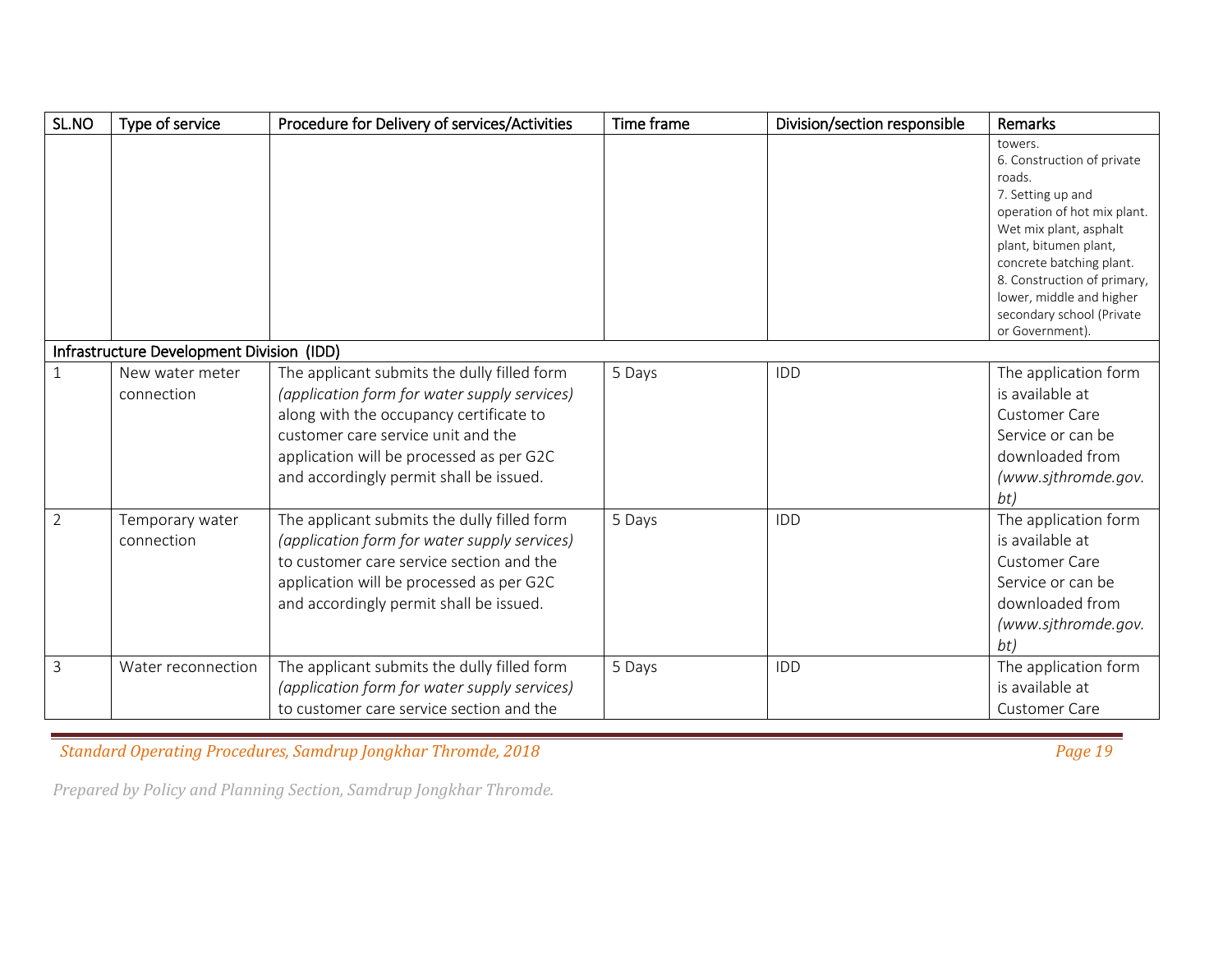| SL.NO          | Type of service                 | Procedure for Delivery of services/Activities  | Time frame | Division/section responsible | Remarks              |
|----------------|---------------------------------|------------------------------------------------|------------|------------------------------|----------------------|
|                |                                 | application will be processed as per G2C       |            |                              | Service or can be    |
|                |                                 | and accordingly permit shall be issued.        |            |                              | downloaded from      |
|                |                                 |                                                |            |                              | (www.sjthromde.gov.  |
|                |                                 |                                                |            |                              | bt)                  |
| $\overline{4}$ | New sewer line                  | The applicant submits the dully filled form    | 5 Days     | IDD                          | The application form |
|                | connection                      | (application form for new sewerage             |            |                              | is available at      |
|                |                                 | connection) to customer care service unit      |            |                              | <b>Customer Care</b> |
|                |                                 | and the application will be processed as per   |            |                              | Service or can be    |
|                |                                 | G2C and accordingly permit shall be issued.    |            |                              | downloaded from      |
|                |                                 |                                                |            |                              | (www.sjthromde.gov.  |
|                |                                 |                                                |            |                              | bt)                  |
|                | Development Regulatory Division |                                                |            |                              |                      |
|                | Construction permit             | 1. The applicant must submit the following     | 30 Days    | <b>DRD</b>                   | Major construction   |
|                | (Major)                         | documents to the customer care services:       |            |                              | refers to new        |
|                |                                 | a. Signed application form available in        |            |                              | building/house       |
|                |                                 | Thromde website/G2C online services.           |            |                              | construction of      |
|                |                                 | b. Copy of latest Plot/Land ownership          |            |                              | structures           |
|                |                                 | certificate/Lag-Thram.                         |            |                              | vertical/horizontal  |
|                |                                 | c. Latest/re-validated development official    |            |                              | extensions.          |
|                |                                 | site plan issued by survey and land section    |            |                              |                      |
|                |                                 | of Thromde office.                             |            |                              |                      |
|                |                                 | d. Certificate of design team.                 |            |                              |                      |
|                |                                 | e. Two sets each of Architectural,             |            |                              |                      |
|                |                                 | Structural, Electrical, Sanitary/Sewerage      |            |                              |                      |
|                |                                 | Drawing and Plumbing/Water Supply              |            |                              |                      |
|                |                                 | Drawing in (A3A4 size).                        |            |                              |                      |
|                |                                 | 6. Acquire application ID from the CC.         |            |                              |                      |
|                |                                 | 2. Make site visits and verify site conditions |            |                              |                      |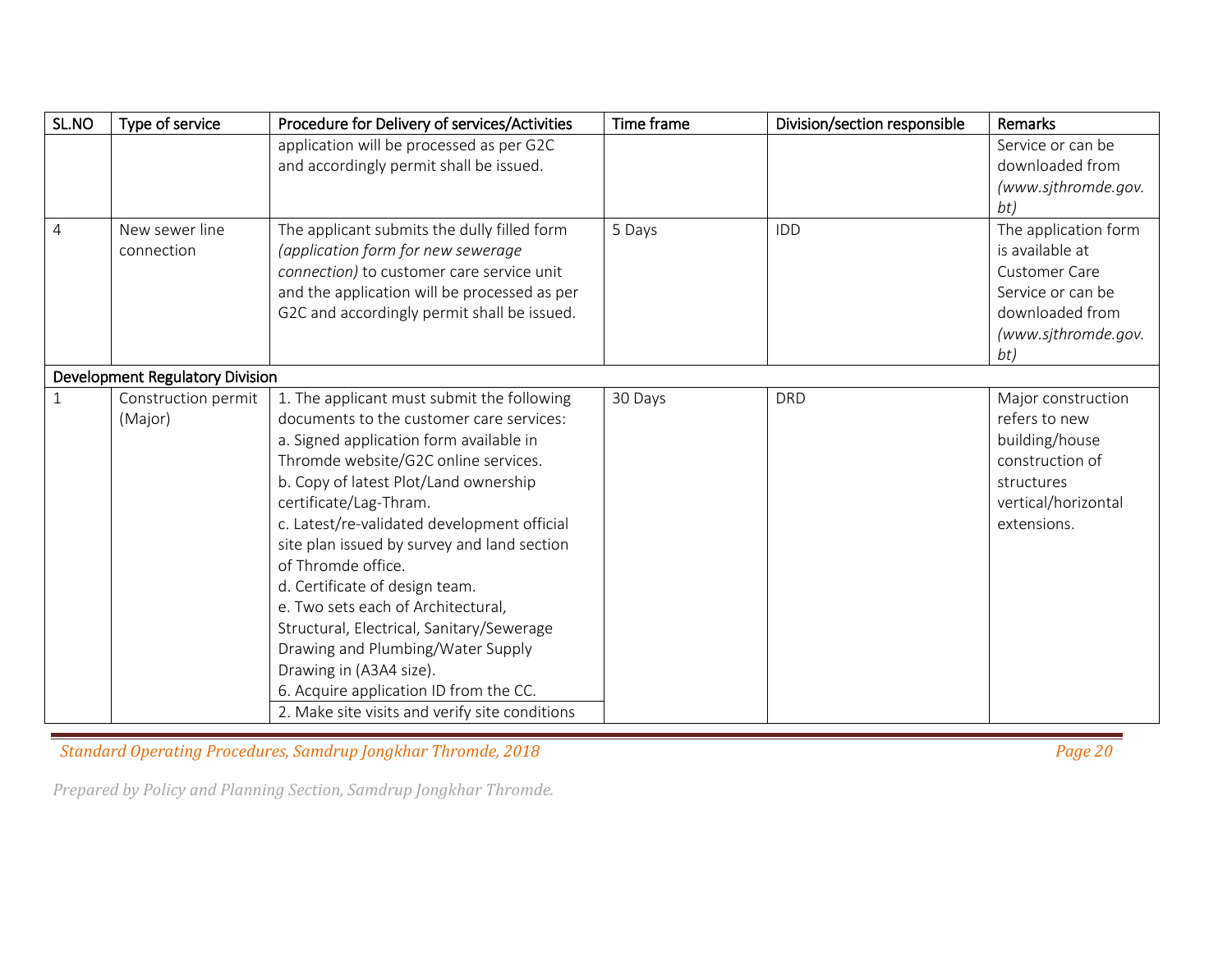| SL.NO          | Type of service                             | Procedure for Delivery of services/Activities                                                                                                                                                                                                                                                                                                                                                                         | Time frame | Division/section responsible | Remarks                                                                                                                                                                                                                               |
|----------------|---------------------------------------------|-----------------------------------------------------------------------------------------------------------------------------------------------------------------------------------------------------------------------------------------------------------------------------------------------------------------------------------------------------------------------------------------------------------------------|------------|------------------------------|---------------------------------------------------------------------------------------------------------------------------------------------------------------------------------------------------------------------------------------|
|                |                                             | 3. Make scrutiny as per the procedure of<br>G2C online services and issue approval<br>letter<br>4. Applicant makes payment to accounts<br>section and collects a copy of approved<br>drawings after signing necessary<br>undertaking agreement with the building<br>inspector.                                                                                                                                        |            |                              |                                                                                                                                                                                                                                       |
| $\overline{2}$ | Construction permit<br>(Minor)              | 1. Applicant must submit the application<br>form with scope of work clearly mentioned<br>along with necessary drawings and a copy<br>of occupancy certificate to Customer Care<br>Service section.<br>2. Make site visit and verify site conditions<br>3. Issue approval letter, make payments if<br>any to accounts section and collect the<br>approval letter.                                                      | 5 Days     | <b>DRD</b>                   | Minor construction<br>refers to construction<br>of roofing,<br>attachments,<br>boundary wall, house<br>maintenance or any<br>other similar<br>construction.                                                                           |
| $\overline{3}$ | Green channel for<br><b>Building permit</b> | 1. The applicant must submit the following<br>documents to Customer Care Service<br>section.<br>a. A duly filled building application form<br>along with the Designing Architect's<br>undertaking Form.<br>b. Certificate of the Design Architect,<br>Structural Engineer and Electrical Engineer.<br>2. Check setback, plot coverage, building<br>height and land use.<br>3. Check electrical drawing for compliance | 14 Days    | <b>DRD</b>                   | It is devised to<br>simplify and expedite<br>the procedure of<br>getting building<br>permission for<br>proposals of a modest<br>scale through<br>accredited architects.<br>Applicable only for<br>residential<br>construction up to 2 |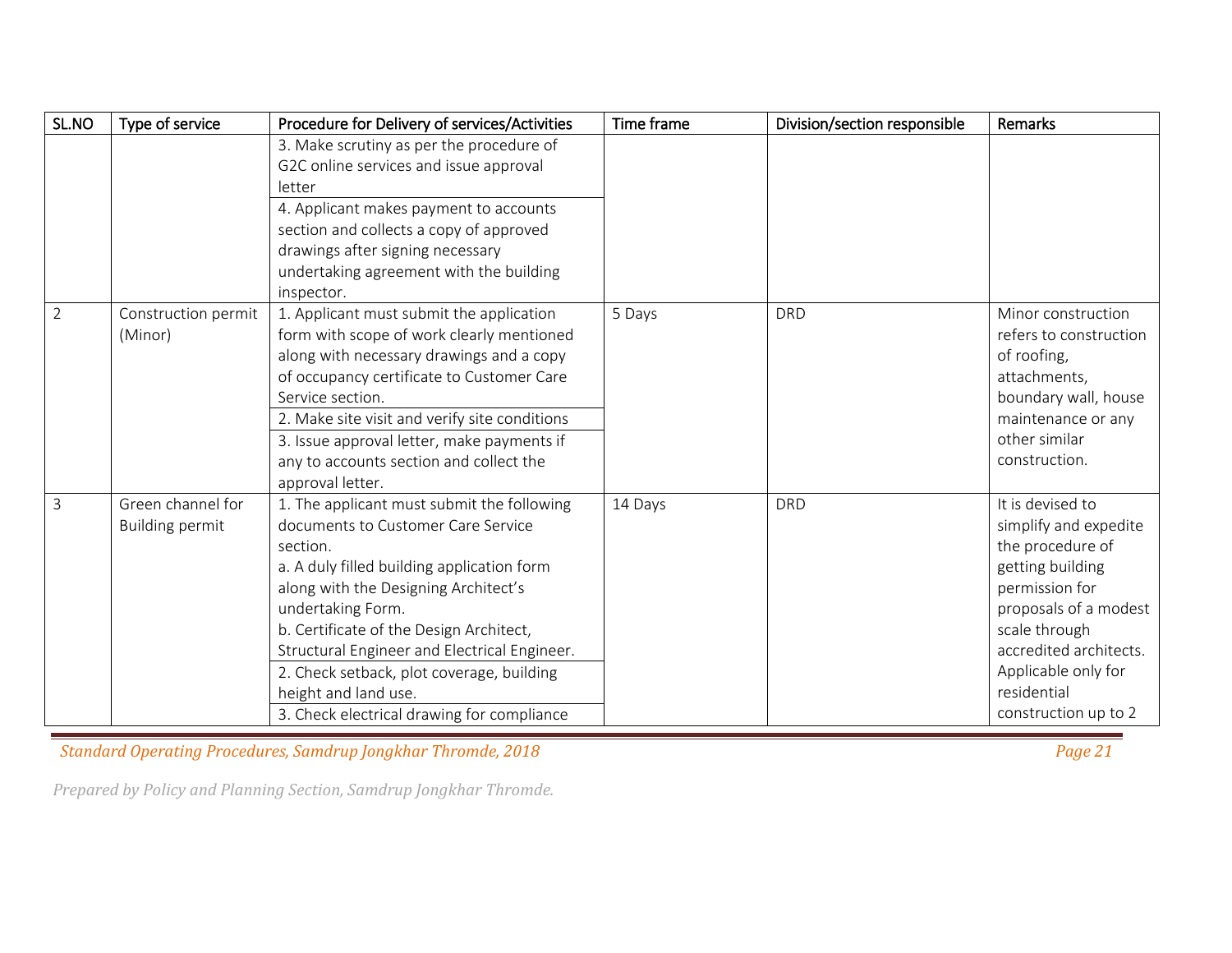| SL.NO | Type of service    | Procedure for Delivery of services/Activities                                                                                                                                                                                                                                                                                                                                                                                             | Time frame | Division/section responsible | Remarks                                                                                                                                                                                                                                                                       |
|-------|--------------------|-------------------------------------------------------------------------------------------------------------------------------------------------------------------------------------------------------------------------------------------------------------------------------------------------------------------------------------------------------------------------------------------------------------------------------------------|------------|------------------------------|-------------------------------------------------------------------------------------------------------------------------------------------------------------------------------------------------------------------------------------------------------------------------------|
|       |                    | to architectural drawing, Connected Load<br>and the Demand Load.<br>3. Submit power clearance for electrical<br>drawing.<br>4. Review and issue building permit<br>5. Pay 50% of the total permit fee to<br>accounts section and collect permit from<br>Customer Care Service section.                                                                                                                                                    |            |                              | floors, on plots up to<br>1000 sq.m.                                                                                                                                                                                                                                          |
| 4     | Location clearance | 1. Applicant must submit application form<br>with details of establishment to Customer<br>Care Service section.<br>2. Applicant must get consent letter from<br>the building owner & a copy of occupancy<br>certificate<br>3. Make site visit and verify site conditions.<br>4. carry out planning check for land use<br>compatibility &Issue approval<br>5. Make payments if any to accounts<br>section and collect the approval letter. | 2 Days     | <b>DRD</b>                   | Location clearance<br>refers to the vetting<br>required from the<br>Thromde for<br>establishment of<br>business,<br>entertainment activity<br>or any other similar<br>activity as a<br>preliminary permit for<br>further processing the<br>license or any other<br>documents. |
| 5     | Temporary permit   | 1. Applicant must submit application along<br>with consent letter of the private land owner<br>or allotment order if the plot is on lease for<br>construction of temporary structure to<br>Customer Care Service section.                                                                                                                                                                                                                 | 3 Days     | <b>DRD</b>                   | Temporary permit<br>refers to the permit<br>granted for the<br>purpose of labour<br>camp, material store                                                                                                                                                                      |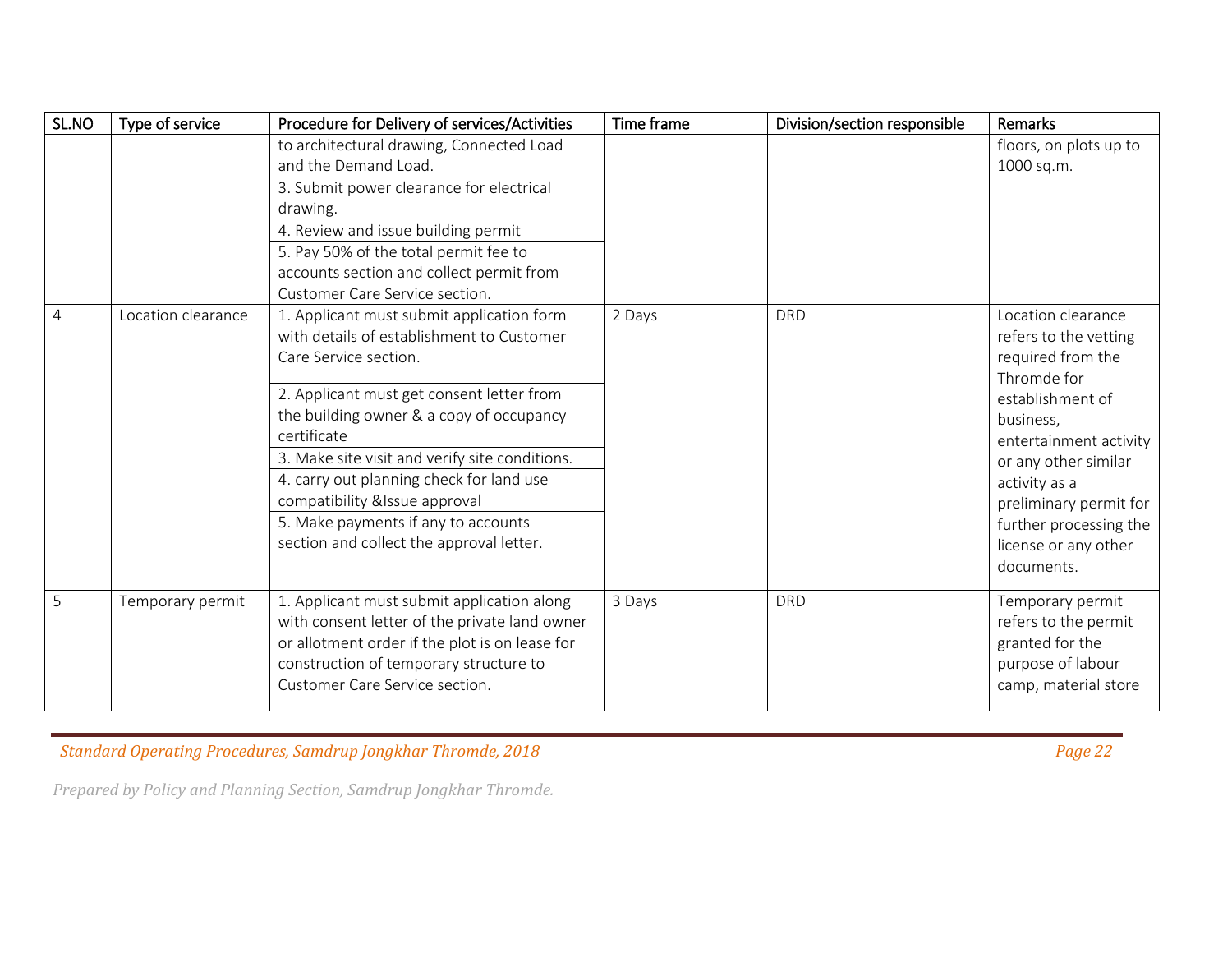| SL.NO          | Type of service     | Procedure for Delivery of services/Activities  | Time frame | Division/section responsible | Remarks                               |
|----------------|---------------------|------------------------------------------------|------------|------------------------------|---------------------------------------|
|                |                     | 2. Make site visit and verify site conditions. |            |                              | or any other                          |
|                |                     | 3. Carry out scrutiny safety and comfort &     |            |                              | attachments required                  |
|                |                     | Issue approval                                 |            |                              | during the                            |
|                |                     | 4. Make payments if any to accounts            |            |                              | construction of                       |
|                |                     | section and collect the approval letter.       |            |                              | structures having                     |
|                |                     |                                                |            |                              | prior approval from                   |
|                |                     |                                                |            |                              | the Thromde                           |
| 6              | Renewal of          | 1. Applicant must submit application form      | 5 Days     | <b>DRD</b>                   | Permit renewal refers                 |
|                | construction permit | along with the pervious permit and reasons     |            |                              | to revalidation of                    |
|                |                     | for not executing the approved project to      |            |                              | earlier permit issued                 |
|                |                     | Customer Care Service section.                 |            |                              | for duration of 2                     |
|                |                     |                                                |            |                              | years. The application                |
|                |                     | 2. Make site visit and verify site conditions. |            |                              | for renewal shall be                  |
|                |                     | 3. Carry out scrutiny to see any changes in    |            |                              | submitted one month                   |
|                |                     | the DCR and only other rules and issue         |            |                              | before the expiry                     |
|                |                     | approval letter.                               |            |                              | date.                                 |
|                |                     | 4. Make payments if any to accounts            |            |                              |                                       |
|                |                     | section and collect the approval letter.       |            |                              |                                       |
| $\overline{7}$ | Change of use       | 1. Applicant must submit application form      | 2 Days     | <b>DRD</b>                   | Change use refers to                  |
|                |                     | with previous use and proposed use clearly     |            |                              | the proposal to                       |
|                |                     | mentioned and location of the unit identified  |            |                              | change the purpose                    |
|                |                     | along with copy of occupancy certificate to    |            |                              | of a unit or part<br>thereof from the |
|                |                     | Customer Care Service section.                 |            |                              | initial use                           |
|                |                     | 2. Make site visit and verify site conditions. |            |                              |                                       |
|                |                     | 3. Carry out scrutiny to see any changes in    |            |                              |                                       |
|                |                     | the DCR and only other rules and issue         |            |                              |                                       |
|                |                     | approval letter.                               |            |                              |                                       |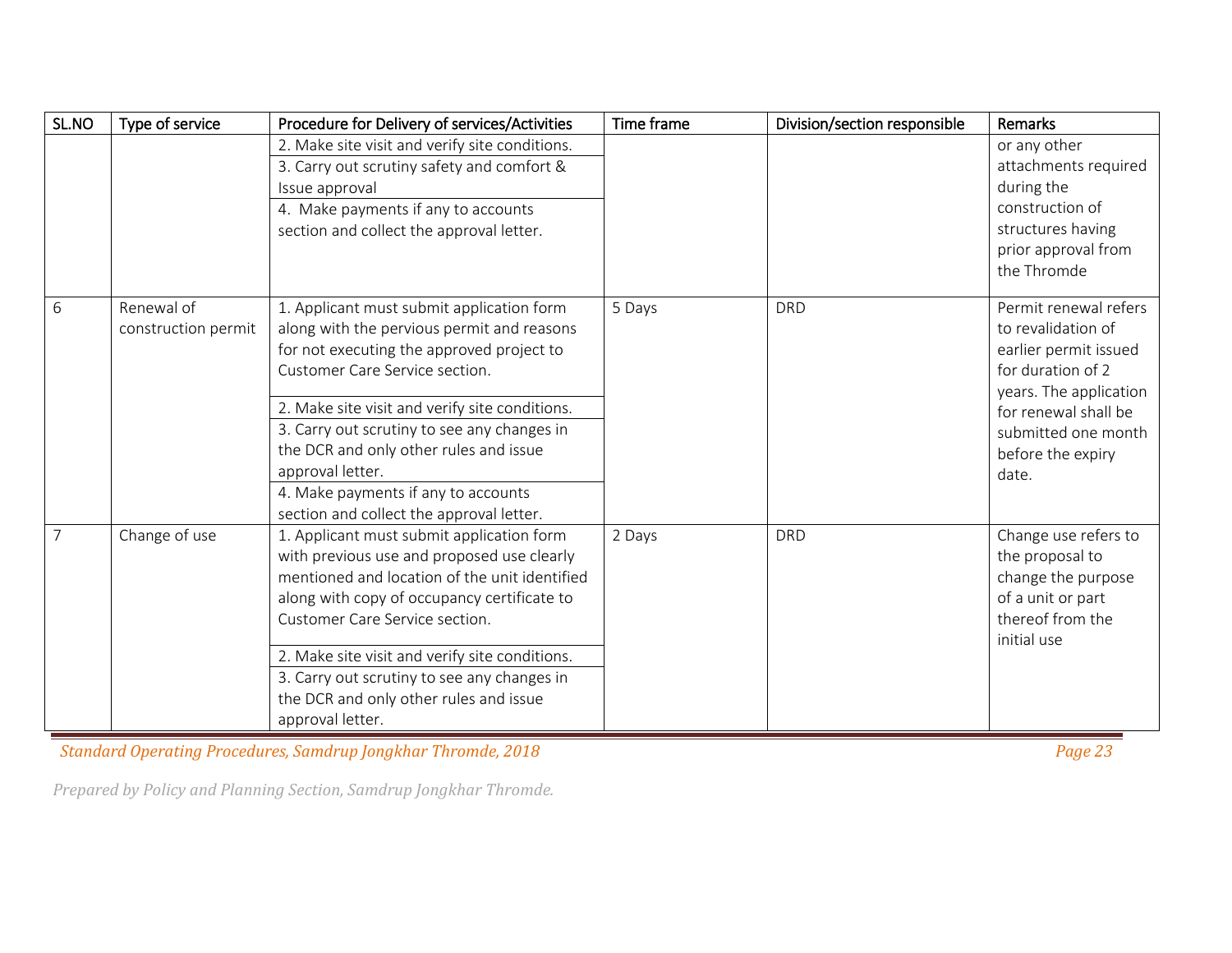| SL.NO | Type of service     | Procedure for Delivery of services/Activities | Time frame | Division/section responsible | Remarks                  |
|-------|---------------------|-----------------------------------------------|------------|------------------------------|--------------------------|
|       |                     | 4. Make payments if any to accounts           |            |                              |                          |
|       |                     | section and collect the approval letter.      |            |                              |                          |
| 8     | Change of building  | 1. Applicant must submit application form     | 2 Days     | <b>DRD</b>                   | Change of building       |
|       | colour              | with sample of the proposed colour along      |            |                              | colour refers to         |
|       |                     | with copy of occupancy certificate to         |            |                              | proposals pertaining     |
|       |                     | Customer Care Service section.                |            |                              | to change of building    |
|       |                     |                                               |            |                              | colour to standard       |
|       |                     | 2. Carry out scrutiny as per the standard     |            |                              | colour or one            |
|       |                     | colour code and issue approval letter.        |            |                              | standard colour to       |
|       |                     | 3. Make payments if any to accounts           |            |                              | another.                 |
|       |                     | section and collect the approval letter.      |            |                              |                          |
| 9     | Demolition permit   | 1. Submit application form with approximate   | 2 Days     | <b>DRD</b>                   | It refers to a permit to |
|       |                     | quantity of the demolition waste to Customer  |            |                              | carry out demolition     |
|       |                     | Care Service section.                         |            |                              | of dilapidated /         |
|       |                     |                                               |            |                              | unsafe structure in      |
|       |                     | 2. Issue permit with a copy to adjacent       |            |                              | the interest of public   |
|       |                     | owners/Thuemi.                                |            |                              | safety or for the        |
|       |                     | 3. Applicant shall seek separate order for    |            |                              | purpose of building      |
|       |                     | disposal of demolition waste from             |            |                              | new structures.          |
|       |                     | Environment Services of SJT                   |            |                              |                          |
| 10    | Building layout and | 1. Submit formal written letter to make       | 3 Days     | <b>DRD</b>                   | It refers to the         |
|       | foundation          | appointment with the building inspector for   |            |                              | commencement             |
|       | excavation          | layout verification to Customer Care Service  |            |                              | stage of the building    |
|       |                     | section.                                      |            |                              | whereby layout as per    |
|       |                     |                                               |            |                              | the approved layout      |
|       |                     | 2. Inspector shall verify the site and issue  |            |                              | plan is carried out at   |
|       |                     | progress certificate.                         |            |                              |                          |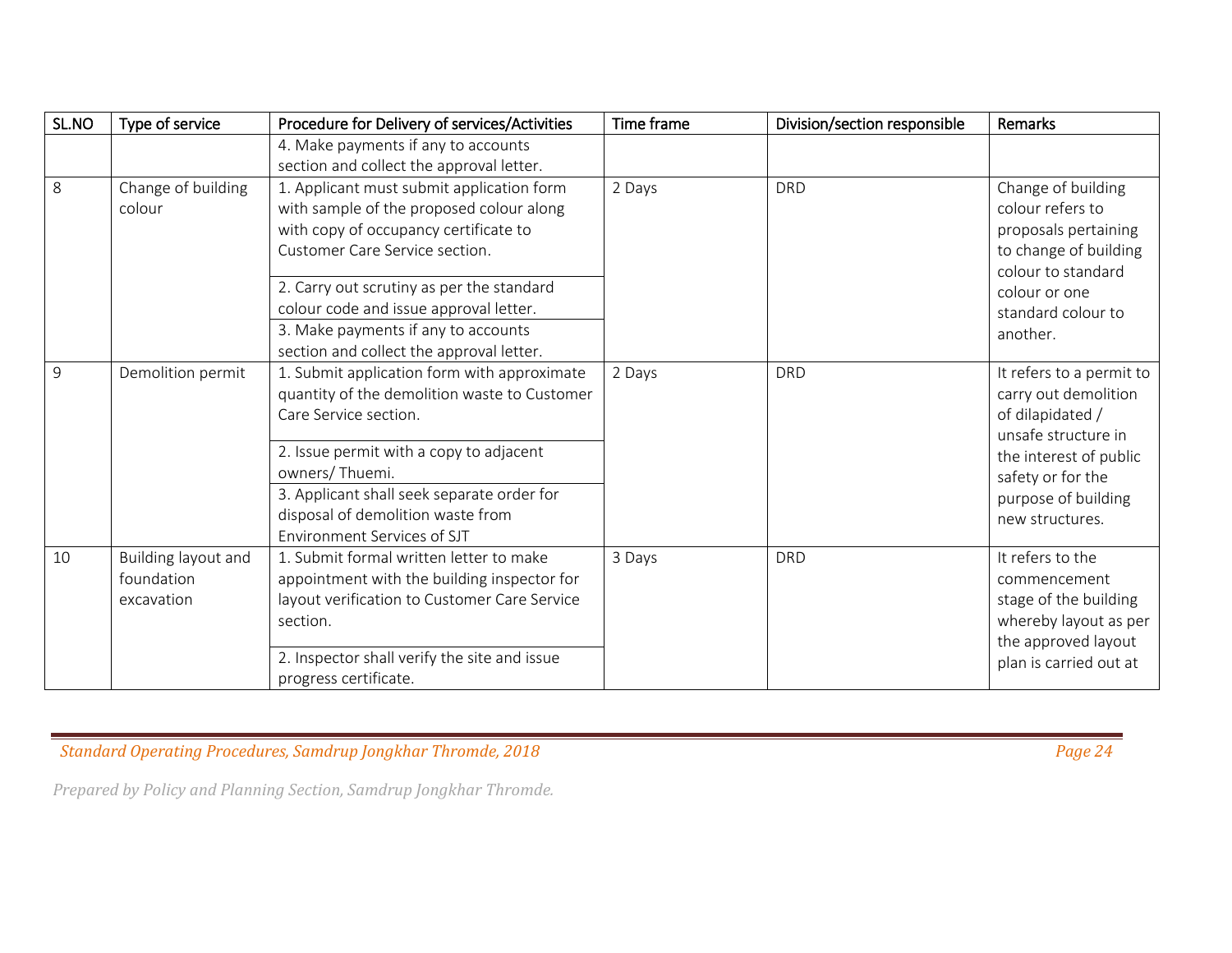| SL.NO | Type of service              | Procedure for Delivery of services/Activities                                                                                                                                                                                                                                                                | Time frame | Division/section responsible | Remarks                                                                                                     |
|-------|------------------------------|--------------------------------------------------------------------------------------------------------------------------------------------------------------------------------------------------------------------------------------------------------------------------------------------------------------|------------|------------------------------|-------------------------------------------------------------------------------------------------------------|
|       |                              | 3. Approval for soil disposal shall be sought<br>from the Environment Services                                                                                                                                                                                                                               |            |                              | site.                                                                                                       |
| 11    | Footing inspection           | 1. Submit formal written letter to make<br>appointment with the building inspector for<br>foundation verification to Customer Care<br>Service section.<br>2. Building<br>Inspector shall verify the site and issue<br>progress certificate.                                                                  | 3 Days     | <b>DRD</b>                   | It refers to stage wise<br>foundation<br>verification before<br>concreting as per the<br>approved drawings. |
| 12    | Basement floor<br>inspection | 1. Submit formal written letter to make<br>appointment with the building inspector for<br>foundation verification to Customer Care<br>Service section.<br>2. Building Inspector shall verify the floor<br>height, openings and shear wall as per the<br>approved drawings and issue progress<br>certificate. | 3 Days     | <b>DRD</b>                   | It refers to a stage<br>wise verification of<br>basement floor.                                             |
| 13    | Floor and slab<br>inspection | 1. Submit formal written letter to make<br>appointment with the building inspector for<br>foundation verification to Customer Care<br>Service section.<br>2. Building Inspector shall verify slab                                                                                                            | 3 Days     | <b>DRD</b>                   | It refers to a stage<br>wise verification<br>floors/slab before<br>concreting                               |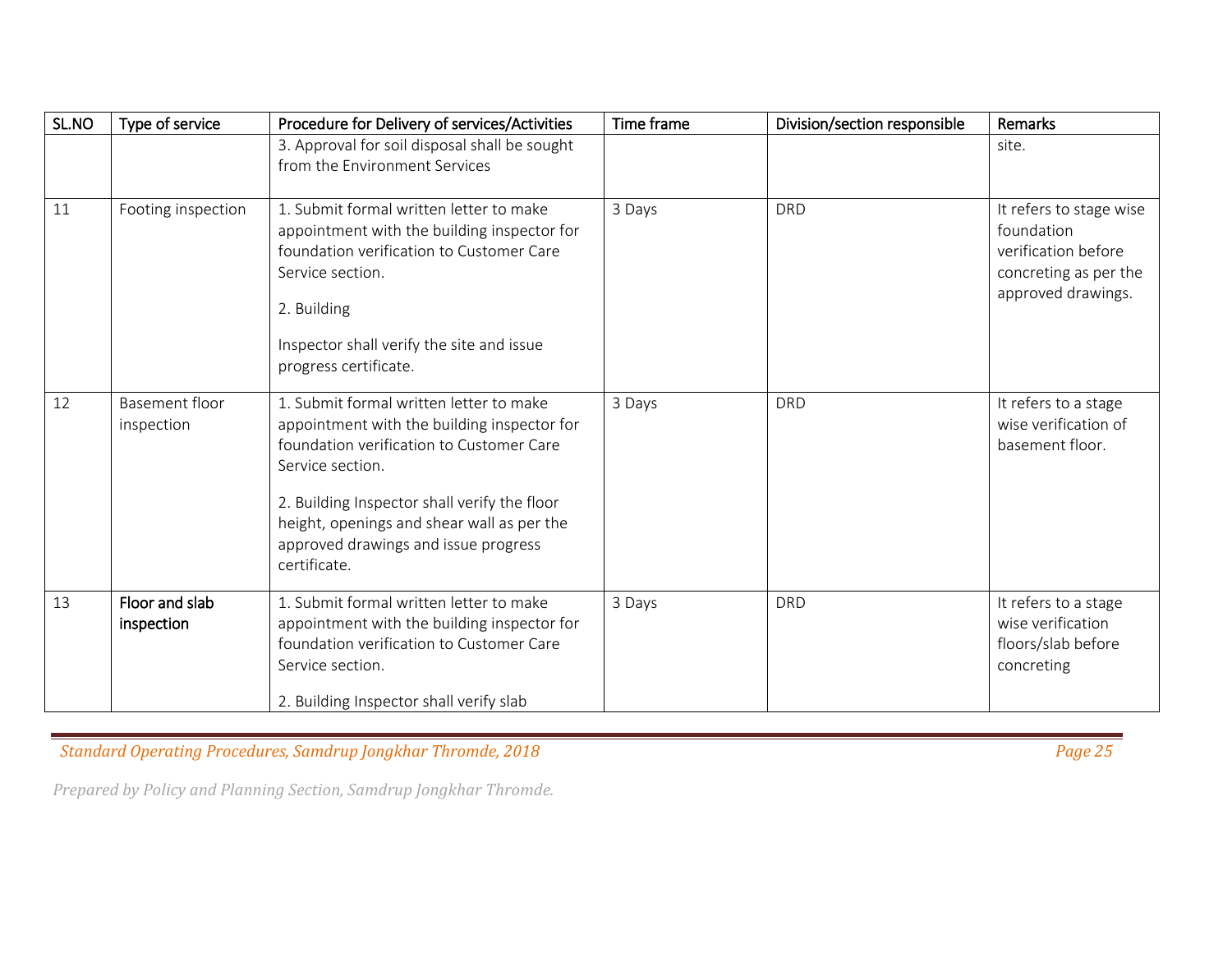| SL.NO | Type of service                     | Procedure for Delivery of services/Activities                                                                                                                                                                                                                                                                           | Time frame | Division/section responsible | Remarks                                                                                                     |
|-------|-------------------------------------|-------------------------------------------------------------------------------------------------------------------------------------------------------------------------------------------------------------------------------------------------------------------------------------------------------------------------|------------|------------------------------|-------------------------------------------------------------------------------------------------------------|
|       |                                     | reinforcement details as per the approved<br>drawings and issue progress certificate.                                                                                                                                                                                                                                   |            |                              |                                                                                                             |
| 14    | Jamthong floor<br>inspection        | 1. Submit formal written letter to make<br>appointment with the building inspector for<br>foundation verification to Customer Care<br>Service section.<br>2. Building Inspector shall verify the height,<br>use, sizes and reinforcement details as per<br>approved drawings and issue progress<br>certificate.         | 3 Days     | <b>DRD</b>                   | It refers to a stage<br>wise verification<br>Jamthong floor as per<br>the approved<br>drawings              |
| 15    | Roof layout and<br>truss inspection | 1. Submit formal written letter to make<br>appointment with the building inspector for<br>foundation verification to Customer Care<br>Service section.<br>2. Building Inspector shall verify the roof<br>truss, layout, height, slope and projection as<br>per the approved drawings and issue progress<br>certificate. | 3 Days     | <b>DRD</b>                   | It refers to a stage<br>wise verification of<br>roof truss, prop<br>height, layout, slope<br>and projection |
|       | Occupancy<br>certificate            | 1. Apply through G2C online services along<br>with completion certificate.<br>2. A team of architects, engineers and other<br>relevant officials along with building inspector<br>shall verify the progress certificate.                                                                                                | 7 Days     | <b>DRD</b>                   | It refers to final<br>inspection/verificatio<br>n of the completed<br>building for<br>occupancy             |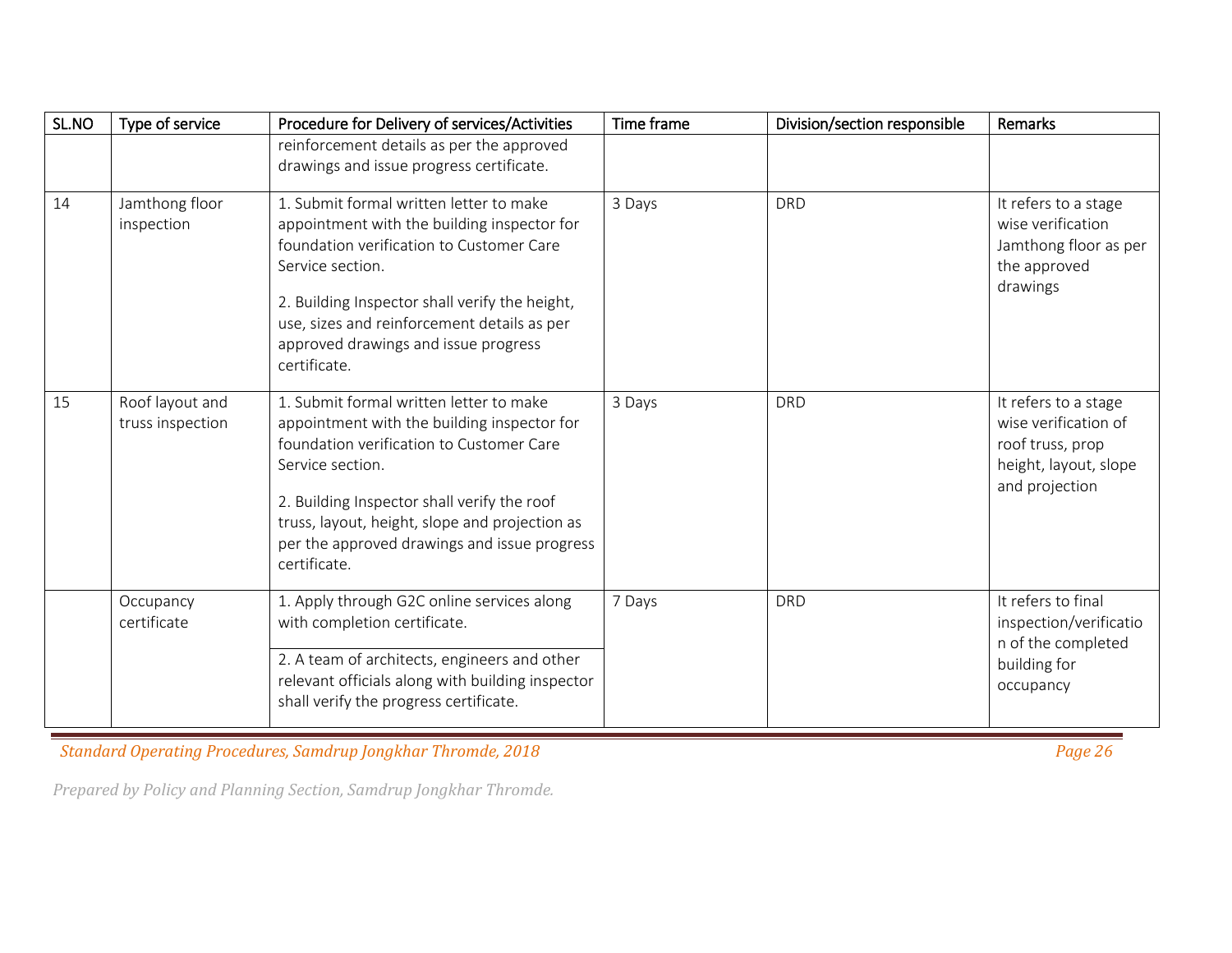| SL.NO                   | Type of service                                              | Procedure for Delivery of services/Activities                                                           | Time frame | Division/section responsible | Remarks                          |
|-------------------------|--------------------------------------------------------------|---------------------------------------------------------------------------------------------------------|------------|------------------------------|----------------------------------|
|                         |                                                              | 3. Record any deviations.                                                                               |            |                              |                                  |
|                         |                                                              | 4. Check overall building as per the occupancy<br>checklist.                                            |            |                              |                                  |
|                         |                                                              | 5. Issue occupancy certificate                                                                          |            |                              |                                  |
| <b>Finance Division</b> |                                                              |                                                                                                         |            |                              |                                  |
| -1                      | Settlement of bills<br>for procurement of<br>goods and works | 1. Concern division/section/official submits<br>the bills to the accounts section after<br>verification | 2 Days     | <b>Finance Division</b>      | Depends on the<br>budget release |
|                         |                                                              | 2. Finance Division verifies and passes the bill                                                        |            |                              |                                  |